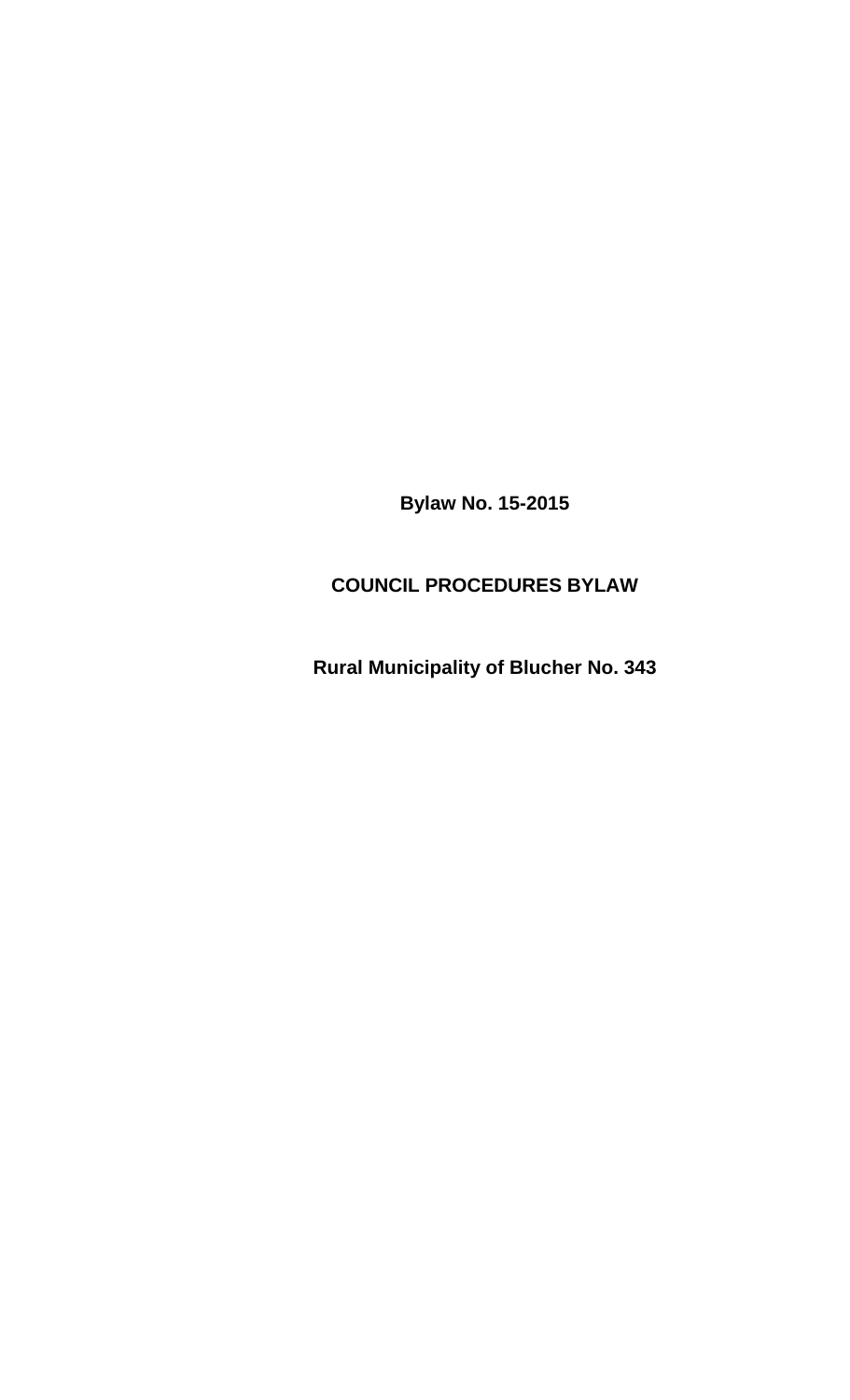## **Contents**

|         | PART I - INTERPRETATION                      |    |
|---------|----------------------------------------------|----|
| 1.      |                                              |    |
| 2.      |                                              |    |
| $3_{-}$ |                                              |    |
|         |                                              |    |
|         | <b>PART II - MEETINGS</b>                    |    |
| 6.      |                                              |    |
| 7.      |                                              |    |
| 8.      |                                              |    |
|         |                                              |    |
|         |                                              |    |
|         |                                              |    |
|         |                                              |    |
|         | <b>PART III - COUNCIL MEETING PROCEDURES</b> |    |
|         |                                              |    |
|         |                                              |    |
|         |                                              |    |
|         |                                              |    |
|         |                                              |    |
|         |                                              |    |
|         |                                              |    |
|         |                                              |    |
|         |                                              |    |
|         |                                              |    |
|         |                                              |    |
|         |                                              |    |
|         |                                              |    |
|         |                                              |    |
|         |                                              |    |
|         |                                              |    |
|         |                                              |    |
|         |                                              |    |
|         |                                              |    |
|         |                                              |    |
|         |                                              |    |
|         |                                              |    |
|         |                                              |    |
|         |                                              |    |
|         |                                              |    |
|         |                                              |    |
|         |                                              |    |
|         |                                              |    |
|         |                                              |    |
|         |                                              |    |
|         |                                              |    |
|         |                                              |    |
|         |                                              |    |
|         |                                              |    |
|         | <b>PART V - MOTIONS</b>                      |    |
|         |                                              |    |
|         |                                              |    |
|         |                                              |    |
|         |                                              |    |
|         |                                              |    |
|         |                                              |    |
|         |                                              |    |
|         |                                              |    |
|         |                                              |    |
|         |                                              |    |
|         |                                              |    |
|         |                                              |    |
|         |                                              |    |
|         |                                              |    |
|         |                                              |    |
|         |                                              |    |
|         |                                              |    |
|         |                                              |    |
|         |                                              |    |
|         |                                              |    |
|         | <b>PART VI-COMMITTEES</b>                    |    |
|         |                                              |    |
|         |                                              |    |
|         |                                              |    |
|         | <b>PART VII - MISCELLANEOUS</b>              | 19 |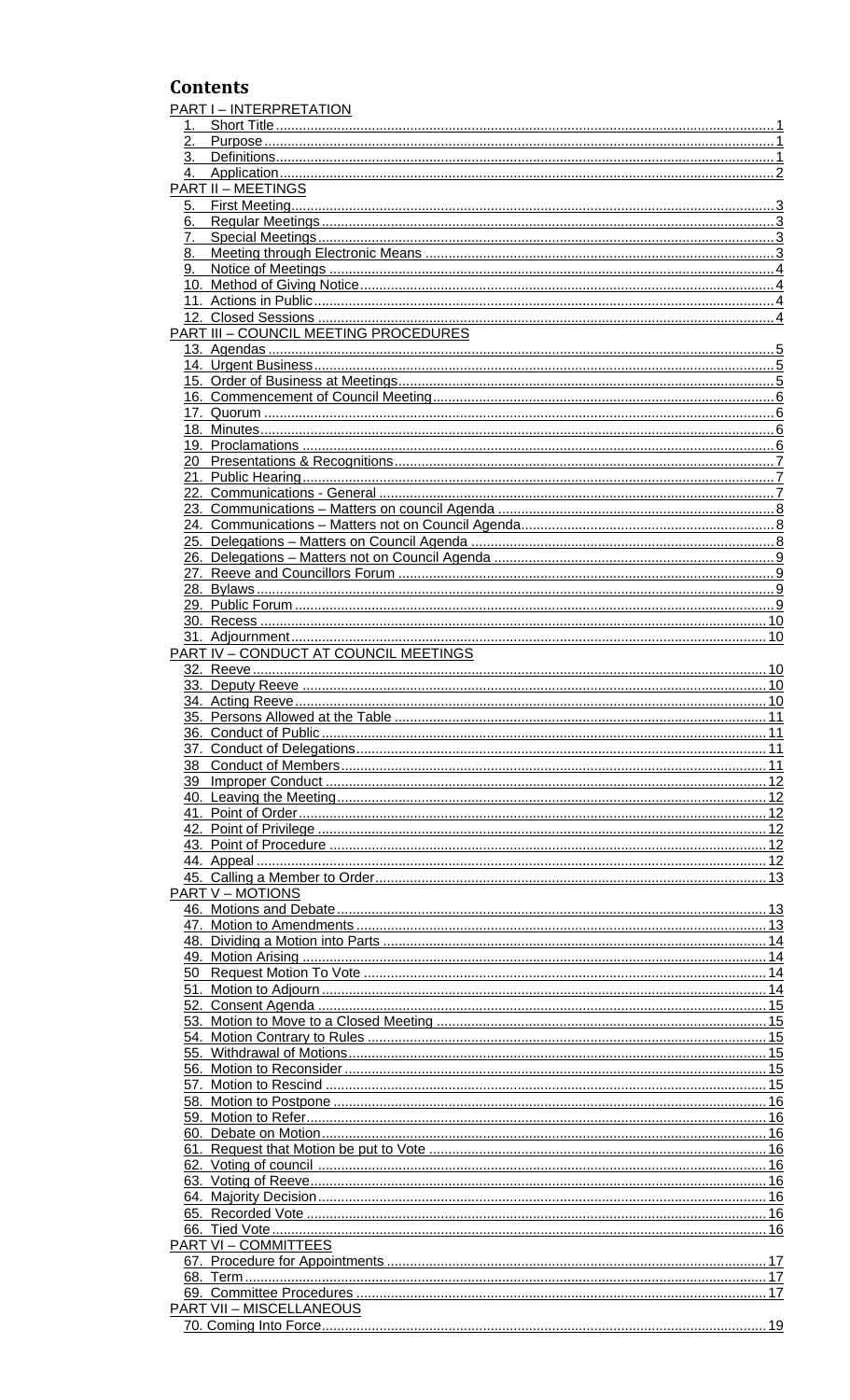#### **Rural Municipality of Blucher No. 343**

#### **BYLAW NO 15-2015**

#### **A BYLAW TO REGULATE THE PROCEEDINGS OF MUNICIPAL COUNCIL AND COUNCIL'S COMMITTEES**

The Council of the Rural Municipality of Blucher No. 343 in the Province of Saskatchewan enacts as follows:

#### **PART I – INTERPRETATION**

#### **1. Short Title**

1.1 This bylaw may be cited as "The Council Procedures Bylaw".

## **2. Purpose**

 2.1 The purpose of this bylaw is to establish clear, transparent, consistent and accessible rules for conducting business at meetings, for council members, administrations and the public to follow and participate in governing the municipality and for council in establishing council committees.

#### **3. Definitions**

- 3.1 In this bylaw:
- (a) "Act" means The Municipalities Act,
- (b) "Acting reeve" means the councillor elected by council to act as the reeve if a vacancy arises in that office.
- (c) "Adjourn" means to suspend proceedings to another time or place.
- (d) "Administration" means the administrator or an employee accountable to the administrator.
- (e) "Administrator" means the person appointed as administrator pursuant to section 110 of the Municipalities Act.
- (f) "Agenda deadline" means the time established in subsection 13.6 of this bylaw.
- (g) "Amendment" means an alteration to a main motion by substituting, adding or deleting a word or words without materially altering the basic intent of the motion.
- (h) "Business day" means a day other than a Saturday, Sunday or holiday.
- (I) "Chair" means a person who has the authority to preside over a meeting.
- $(j)$  "Committee" means a committee, board, authority or other body duly appointed by council.
- (k) "Communications" include, but are not limited to the following: letter, memorandum, report, notice, electronic mail, facsimile, petition, brochure, or newspaper/magazine article.
- (l) "Consent agenda" means a portion of a meeting that lists items of business which are routine in nature and do not require substantial discussion and/or debate.
- (m) "Consent motion" means a motion to adopt, without debate, the recommendations of several reports within a consent agenda.
- (n) "Council" means the reeve and councillors of the municipality elected pursuant to the provisions of *The Local Government Election Act*.
- (o) "Councillor" means the council member duly elected in the municipality as a councillor, in accordance with *The Local Government Election Act*.
- (p) "Deputy reeve" means the councillor who is appointed by council, pursuant to section 34 of this bylaw, to act as reeve in the absence or incapacity of the reeve.
- (q) "Reeve" means the council member duly elected in the municipality as the reeve in accordance with *The Local Government Election Act*.
- (r) "Member" means the reeve, councillor or an appointed individual to a committee, commission or board of council.
- (s) "Motion" means a formal proposal placed before a meeting in order that it may be debated to a conclusion.
- (t) "Mover" means a person who presents or proposes a motion or amendment.
- (u) "Municipality" means the Rural Municipality of Blucher No. 343
- (v) "Order of business" means the list of items comprising the agenda and the order in which those items appear on the agenda.
- (w) "Point of order" means the raising of a question by a member in a meeting claiming that the procedures of the meeting or of an individual council member are contrary to the procedural rules or practices.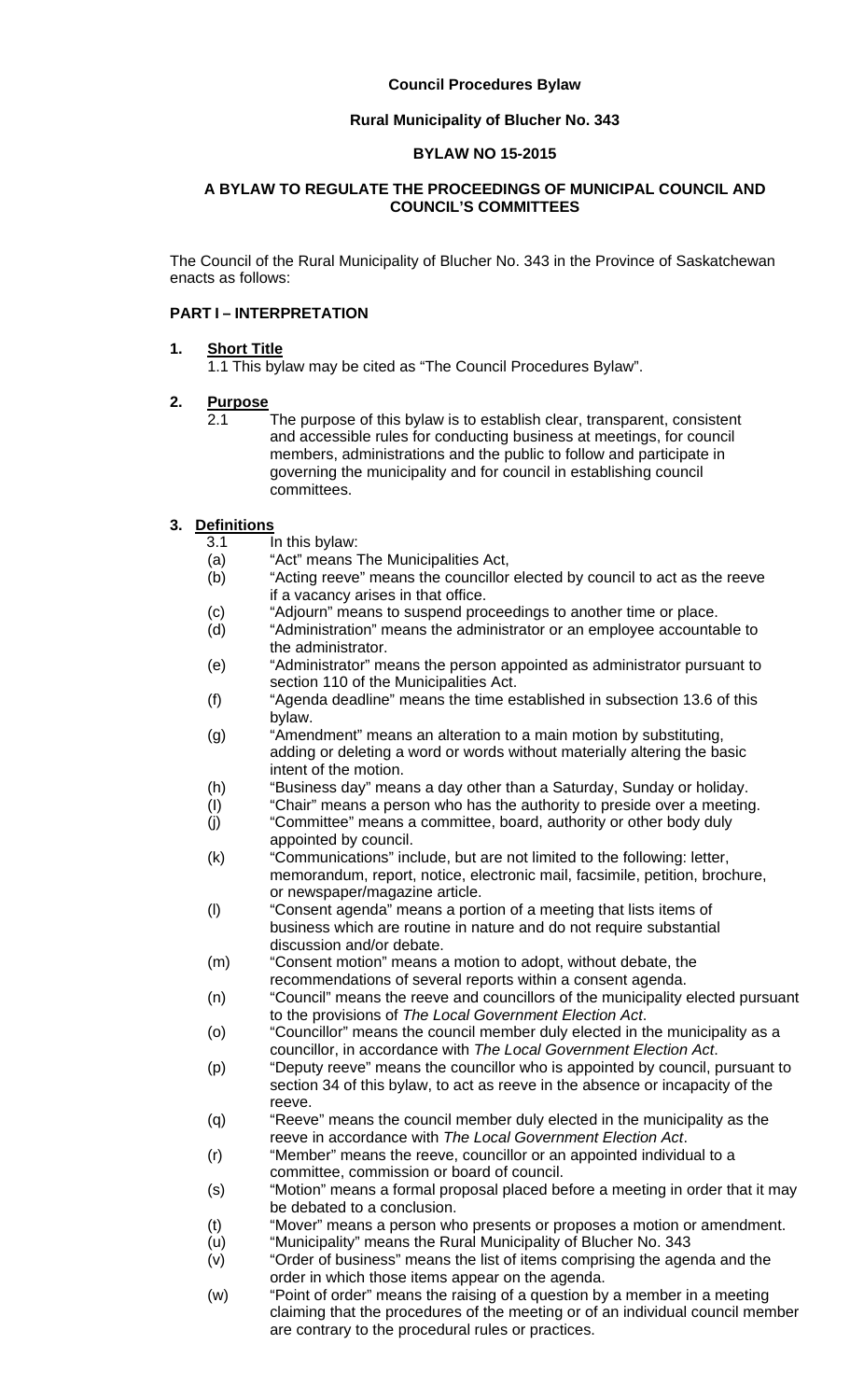- (x) "Point of privilege" is the raising of a matter by a member which occurs while the council is in session, where:
	- I. the rights, privileges, decorum or dignity of the council collectively or the rights and privileges of a member individually have been affected,
	- ii. when a member believes that another member has spoken disrespectfully toward them or the council, or
	- iii. when a member believes their comments have been misunderstood or misinterpreted by another member or members; or
	- iv. when a member believes that comments made by the member outside the council Chamber have been misinterpreted or misunderstood by the Community, the public or the news media in order to clarify his or her position.
- (y) "Point of procedure" means a question directed to the person presiding at a meeting to obtain information on the rules or procedures bearing on the business at hand.
- (z) "Public hearing" means a meeting of council or that portion of a meeting of council which is convened to hear matters pursuant to:
	- *I. The Municipalities Act*
	- *ii. The Planning and Development Act, 2007*;
	- iii. any other Act; or
	- iv. a resolution or bylaw of council.
- (aa) "Quorum" is, subject to sections 98 of the Act:
	- I. in the case of council, a majority of the whole council,
	- ii. in the case of a committee, a majority of the members appointed to the committee.
- (bb) "Recess" means an intermission or break within a meeting that does not end the meeting, and after which proceedings are immediately resumed at the point where they were interrupted.
- (cc) "Reeve" means the council member duly elected in the municipality as the Reeve in accordance with *The Local Government Election Act*.
- (dd) "Resolution" means a formal determination made by council or a committee on the basis of a motion, duly placed before a regularly constituted meeting or a special meeting of council or a committee for debate and decision, and is duly passed.
- (ee) "Seconder" means a person who formally supports a motion or amendment at the time it is proposed.
- (ff) "Special committee" means a committee appointed by council at any time to deal with a specific issue(s) and exist for a length of time required to review the issue(s) and make recommendations to council.
- (gg) "Special meeting" means a meeting other than a regular scheduled meeting called pursuant to section 123 of the Act or the provisions of this bylaw.
- (hh) "Subcommittee" means a committee established by a committee, Commission or board to review and report on an aspect of the committee, Commission or board's business.
- (ii) "Unfinished Business" means business which has been raised at the same, or a previous meeting, and which has not been completed.
- (jj) "Urgent Business" means a time sensitive matter which requires council's immediate and urgent consideration.
- 3.2 A reference in this bylaw to an enactment of the Legislative Assembly of Saskatchewan is a reference to the enactment as amended from time to time.

## **4. Application**

- 4.1 This bylaw applies to all meetings of council and committees.
- 4.2 Notwithstanding subsection 4.1, council may by resolution or bylaw allow a board and committee to establish its own procedures.
- 4.3 In the event of any conflict between the provisions of this bylaw and those contained in any of the other authorities set out above, the provision of this bylaw shall apply.
- 4.4 Subject to subsection 4.3, any ruling of the reeve or chair shall prevail, subject, however, to the jurisdiction of council or the committee to consider any appeals of those rulings.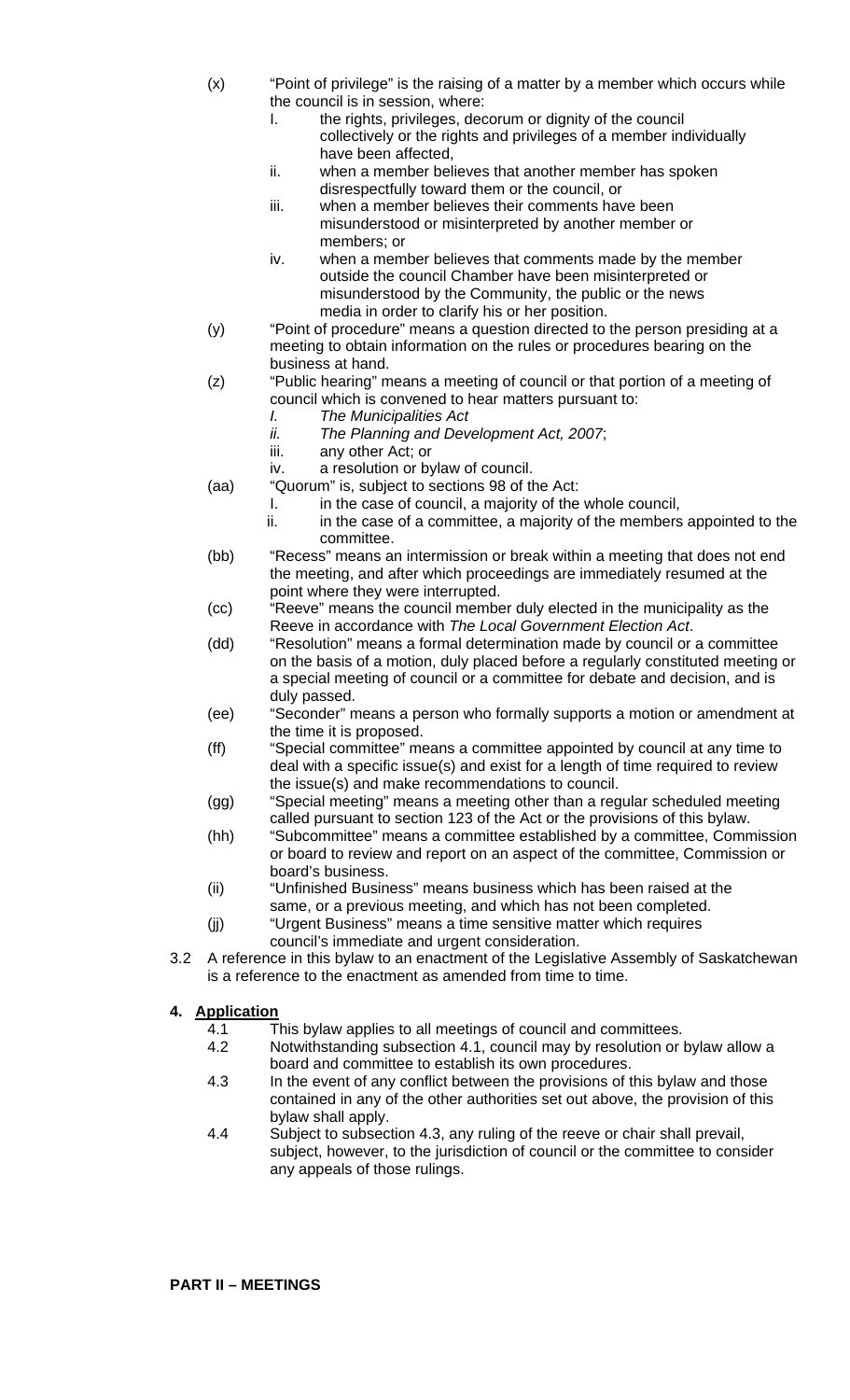## **5. First Meeting**

- 5.1 The first meeting of council immediately following a general election shall be called by the administrator pursuant to section 121 of The Municipalities Act.
- 5.2 At the first meeting of council: (a) the Returning Officer shall provide council with a copy of the
	- declaration of results with respect to the election; and
	- (b) every council member shall take the oath of office pursuant to the Act.

## **6. Regular Meetings**

- 6.1 Regular meetings of council shall be held on the 2nd Wednesday of each month commencing at 8:00 a.m. unless otherwise called.
- 6.2 In the event of any meeting falling on a statutory or civic holiday, such meetings shall be held at such time and date as fixed by council at the meeting previous to the regularly scheduled meeting (i.e. A regular meeting falling on the November 11, 2016 civic holiday must be rescheduled during October regular meeting.)
- 6.3 Annually the administrator shall submit a regular schedule of council meetings to council for approval as set out in subsections 6.1 and 6.2, or may recommend alternate meeting dates.
- 6.4 Notwithstanding the foregoing provisions, council may, by resolution, dispense with or alter the time of a regular meeting of council.
- 6.5 Council may, by resolution, authorize the reeve to reschedule a regular meeting of council pursuant to the Act during a period of time to be specified within the resolution.

## **7. Special Meetings**

- 7.1 The administrator shall call a special meeting of council, whenever requested to do so, in writing, by the reeve or a majority of the members.
- 7.2 The written request referred to in subsection 7.1 shall include all items of business to be transacted.
- 7.3 Form 1, appended hereto and forming a part of this bylaw, shall be the form used to direct the administrator to call a special meeting of council.
- 7.4 When a special meeting is to be held, the administrator shall provide written notice of the time, date and place of the meeting to all members pursuant to section 10 of this bylaw and to the public at least twenty-four (24) hours prior to the meeting and, in general terms, of the business to be transacted at the meeting.
- 7.5 Notwithstanding subsection 7.2, a special meeting may be held with less than twenty-four (24) hours' notice to members, and without notice to the public, if all members agree to do so, in writing, immediately before the beginning of the special meeting.
- 7.6 No business, other than that stated in the notice, shall be transacted at a special meeting, unless all the members are present and, by unanimous consent, they authorize other business to be transacted.

## **8. Meetings through Electronic Means**

- 8.1 One or more members of council may participate in a council meeting by means of a telephonic, electronic or other communication facility if:
	- (a) the members of council provide the administrator with at least two (2) business days' notice of their intent to participate in this manner:
	- (b) notice of the council meeting is given to the public including the way in which the council meeting is to be conducted;
	- (c) the facilities enable the public to at least listen to the meeting at a place specified in that notice and the administrator is in attendance at that place; and
- (d) the facilities permit all participants to communicate adequately with each other during the council meeting.<br>8.2 Members participating in a council meeting he
- Members participating in a council meeting held by means of a communication facility are deemed to be present at the council meeting.

## **9. Notice of Meetings**

9.1 Notice of regularly scheduled council meetings is not required to be given.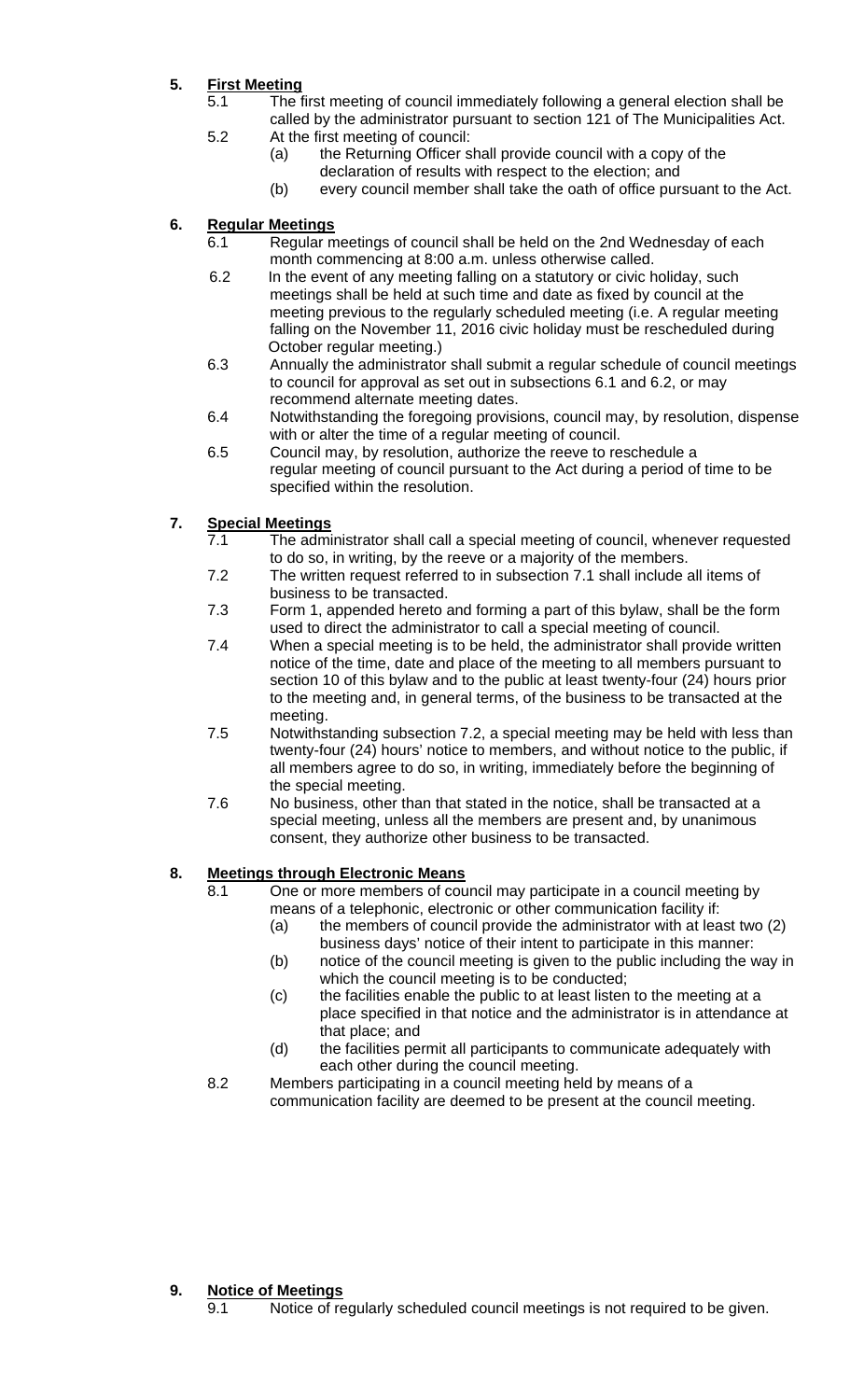- 9.2 If council changes the date, time or place of a regularly scheduled meeting, at least twenty-four (24) hours' notice of the change will be given to:
	- (a) any members not present at the meeting at which the change was made; and,
	- (b) the public.

## **10. Method of Giving Notice**

- 10.1 Notice of a council meeting is deemed to have been given to a member if the notice is:
	- (a) delivered personally;
	- (b) left at the usual place of business or residence of the member; or
	- (c) at the request of the member, sent by ordinary mail, telephone or voice mail, facsimile or electronic mail or similar method at the number or to the address specified by the member.
- 10.2 Form 2, appended hereto and forming a part of this bylaw, shall be the form used to request the administrator to use an alternate method of providing notice of meetings.
- 10.3 Notice of a council meeting is to be given to the public by posting notice of the meeting at the municipal office.

## **11. Actions in Public**

- 11.1 An act or proceeding of council is not effective unless it is authorized or adopted by bylaw or a resolution at a duly constituted public meeting of council.
- 11.2 Every person has the right to be present at council meetings that are conducted in public unless the person presiding at the council meeting expels a person for improper conduct.

## **12 . Closed Sessions**

- 12.1 Council may close all or any part of its meetings to the public if the matter to be discussed:
	- (a) is within one of the exemptions of Part III of *The Local Authority Freedom of Information and Protection of Privacy Act;* or
	- (b) concerns long-range or strategic planning.
- 12.2 A resolution to move into closed session shall state, in general terms, the topic of discussion.
- 12.3 Where council resolves to close a portion of a meeting to the public, all persons shall be excluded from the meeting except:
	- (a) the members of council;
	- (b) the administrator and other members of administration as the members of council may deem appropriate; and
	- (c) such members of the public as may be allowed to attend by the
- council.<br>12.4 Where council Where council resolves to close a portion of a meeting to the public, in addition to the resolution to do so, the administrator shall record in the minutes thereto:
	- (a) the time that the in-camera portion of the meeting commenced and concluded;<br>(b) the names
	- the names of the parties present; and
	- (c) the legislative authority, pursuant to Section 120 of The Municipalities Act, including the exemptions in Part III of *The Local Authority Freedom of Information and Protection of Privacy Act* relied upon for authority to close the meeting to the public.
- 12.5 No resolutions or bylaws may be passed during a closed meeting.
- 12.6 No business other than that described within the resolution pursuant to subsection 12.2 may be discussed.
- 12.7 Matters discussed or to be discussed in a closed meeting are to be kept in confidence until discussed at a public meeting of council, unless otherwise provided for in this bylaw.

### **PART III – COUNCIL MEETING PROCEDURES**

#### **13. Agendas**

- 13.1 The administrator shall prepare the agenda for all regular and special meetings of council.<br>13.2 The agenda shall ine
- The agenda shall include the order of business and all items of business and associated reports, bylaws or documents and shall be set out in accordance with the order of business.
- 13.3 The administrator shall ensure that the council agendas are delivered to each member at the beginning of each regularly scheduled meeting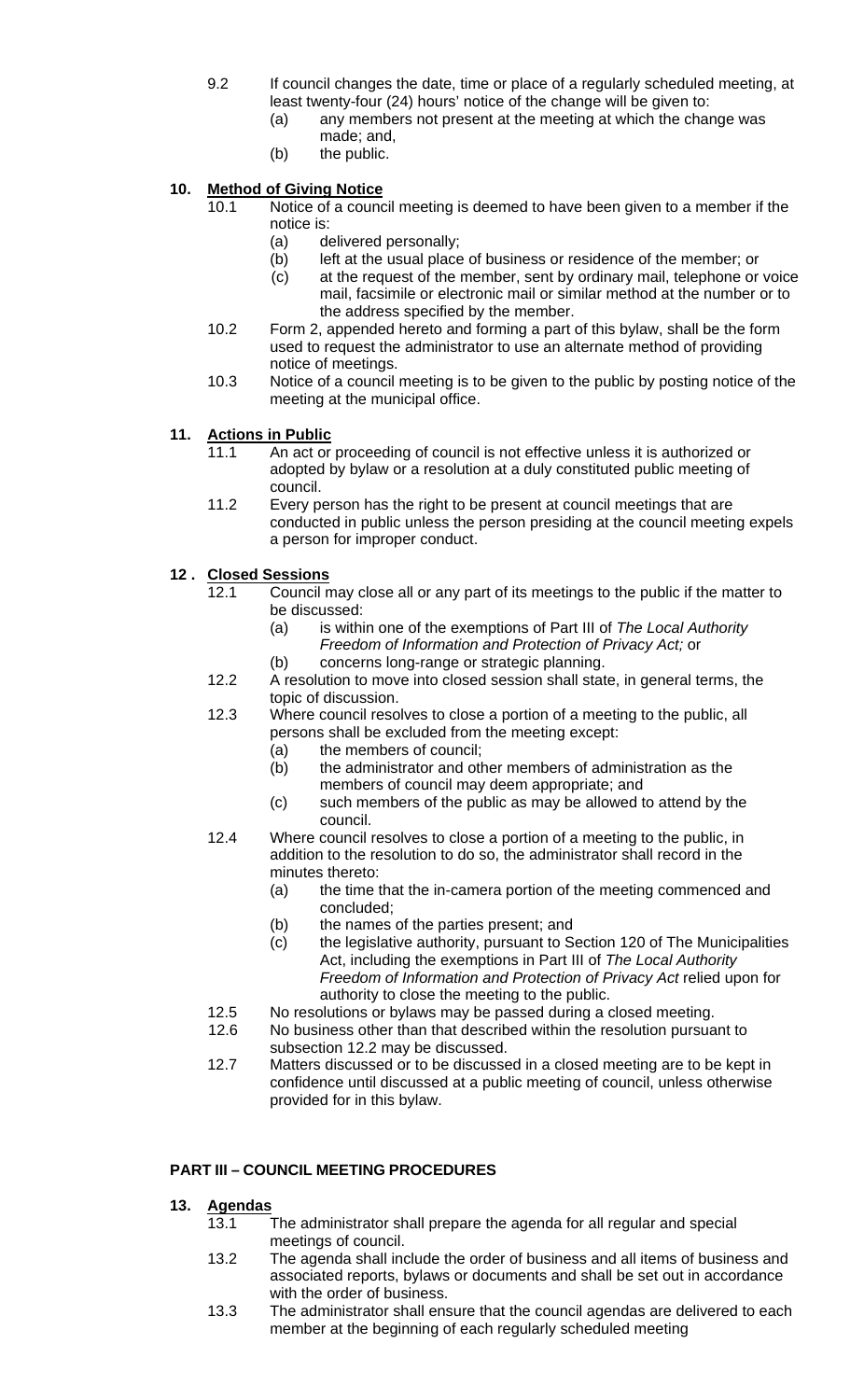- 13.4 The administrator shall ensure that the council agendas are available to the general public at the beginning of a regularly scheduled meeting
- 13.5 All administrative reports, communication from the public, requests, or any other material intended for inclusion in a council agenda must be received by the administrator no later than Thursday prior to the meeting.
- 13.6 Council may, on a majority vote, permit additional material on the agenda.

## **14. Urgent Business**

- 14.1 The administration may request to add a matter to the agenda of a meeting as urgent business after the agenda has been prepared and distributed by the administrator.
- 14.2 In these circumstances, the administration shall submit a report to the administrator including an explanation of the reasons and degree of urgency of the matter as soon as possible.
- 14.3 The administrator shall distribute any requests from the administration to add a matter of urgent business to the agenda to the members as soon as they are available.<br>14.4 During the co
- During the confirmation of the agenda, a member may move to add a report, communication or delegation to the agenda if the matter arises from an unforeseeable situation of urgency.
- 14.5 Council may only consider a matter of urgent business by a majority vote of members present.

## **15. Order of Business at Meetings**

- 15.1 The general order of business of every regular council meeting shall be as follows:
	- (a) Call to order;
	- (b) Reading and Adoption of minutes;
	- (c) Old Business;
	- (d) Presentation of Monthly Financial Statements;
	- (e) Presentation of Monthly Vouchers/Accounts;
	- (f) Reports of Administration and Committees;
	- (g) New Business
	- (h) Communications/Correspondence;
	- (i) Delegations and/or Public Hearings;
	- (i) Notice of Proclamations, Presentations and recognitions;
	- (k) Reeve and Councillor Reports and Forums;
	- (l) Adjournment
- 15.2 The business shall, in all cases, be taken up in the order in which it stands on the agenda, unless:
	- (a) otherwise determined upon motion passed by a vote of the majority of the members present to approve the agenda and which vote shall be placed without debate; or
	- (b) the reeve determines during the proceedings of council that for public interest a matter be moved forward to be dealt with promptly.

## **16. Commencement of Council Meeting**

 16.1 At the hour set for the meeting, or as soon as all members of council are present, the reeve, or in his or her absence the deputy reeve, shall take the chair and call the members to order.

 16.2 In case neither the reeve nor the deputy reeve is in attendance within thirty minutes after the hour appointed, and subject to a quorum being present, council shall appoint an acting reeve pursuant to section 35 of this bylaw who shall call the meeting to order and shall preside over the meeting until the arrival of the reeve or the deputy reeve, and all proceedings of such meeting shall be deemed to be regular, and in full force and effect.

- 16.3 If a quorum is not present Sixty minutes after the time appointed for the meeting, the administrator shall record the names of the members present at the expiration of such time and announce that council shall then stand adjourned until the next meeting, unless a special meeting is called in the meantime.
- 16.4 Subject to the Act, if at any meeting the number of members is reduced to less than the number required for a quorum, council shall stand adjourned.
- 16.5 Any unfinished business remaining at the time of the adjournment, due to the loss of the quorum, shall be considered at the next regular meeting, or it shall be placed on the agenda for a special meeting called for the purpose of dealing with the unfinished items.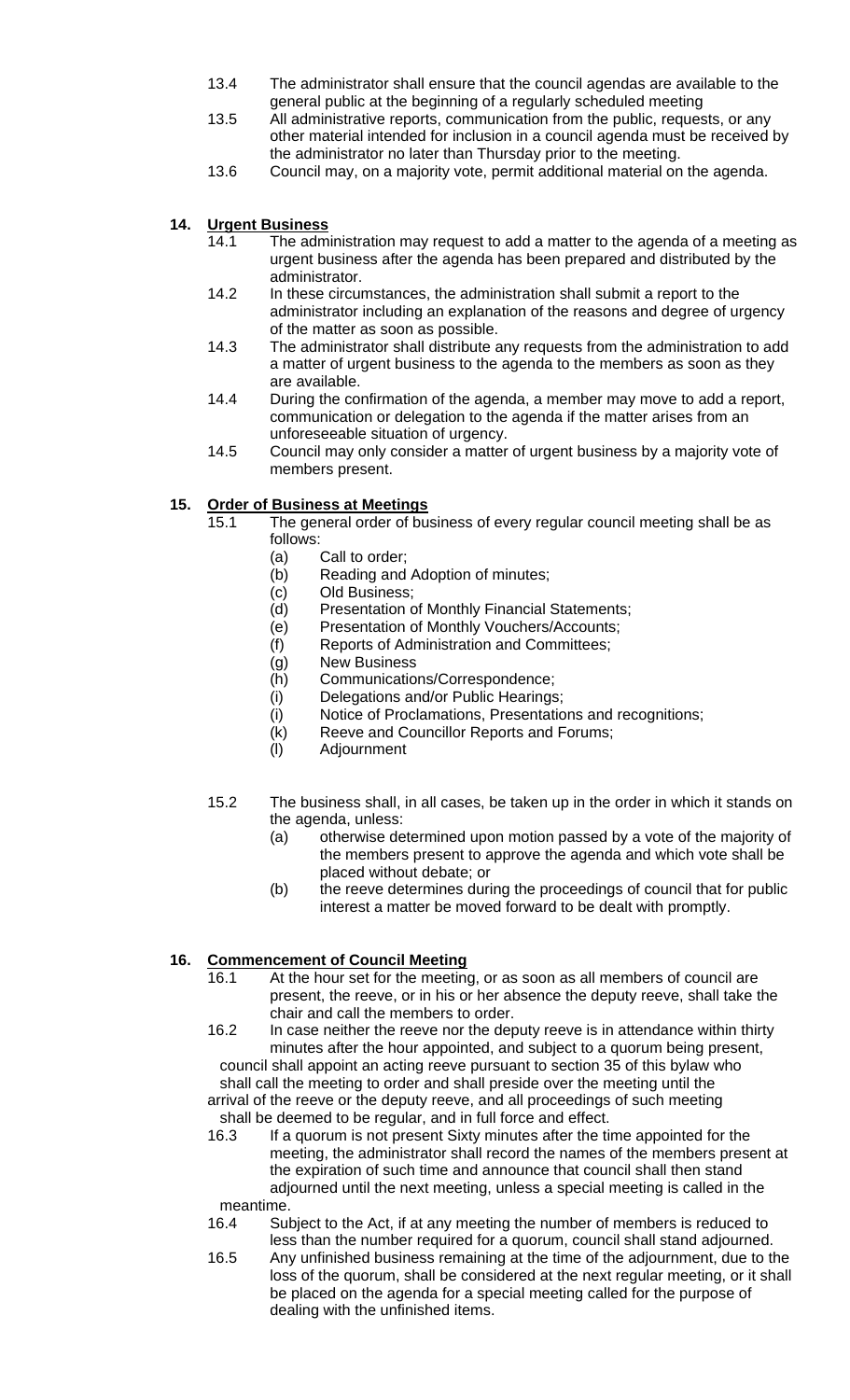16.6 Members are encouraged to notify the administrator when the member is aware that he or she will be absent from any meeting of council.

## **17. Quorum**

- 17.1 A quorum of council is a majority of members.
- 17.2 Any act or proceeding of council that is adopted at any council meeting at which a quorum is not present is invalid.
- 17.3 In the case of a quorum not being present due to declarations of pecuniary interest, the remaining members of Council shall preside and make decisions which shall be considered valid.

#### **18. Minutes**

- 18.1 The administrator shall record the minutes of each council meeting without note or comment and the minutes shall be read for review at the next subsequent regular meeting.<br>18.2 The names of the members
- The names of the members present at the meeting are to be recorded in the minutes of every meeting.
- 18.3 Any member may make a motion amending the minutes to correct any mistakes.
- 18.4 The minutes of each meeting are to be approved at the next regular meeting of the council and signed by the presiding member and the administrator in accordance with *The Act.*

#### **19. Proclamations**

- 19.1 All requests for proclamations shall be submitted to the reeve for approval, outlining the date to be proclaimed, specific name of day, week or month requested, the reason for the proclamation and information about the group, including contact person and telephone number at least fourteen (14) days prior to the proposed date for the proclamation. However, exceptions may be made in extenuating circumstances.
- 19.2 Subject to The Saskatchewan Human Rights Code, the reeve may, in his or her sole discretion, approve the proclamation submitted pursuant to subsection 19.1, provided the proclamation does not:
	- (a) promote any commercial business, unless, at the discretion of the reeve, the Proclamation provides a significant benefit to the community;
	- (b) involve any person or organization which promotes hatred of any person or class of persons or otherwise involves illegal activity; or
	- (c) contain any inflammatory, obscene or libelous statement.
- 19.3 The reeve may:
	- (a) issue the proclamation:
		- I. in the words and form of the proclamation as submitted; or
		- ii. in words and form chosen by the reeve; or
	- (b) forward the proclamation for consideration by council.
- 19.4 Once the proclamation has been approved, the proclamation shall be noted on the appropriate council agenda as information.
- 19.5 Council, having delegated the administration of proclamations, shall not hear delegations related to proclamation requests, unless specifically approved by council.
- 19.6 Each organization shall be responsible for any costs and the disseminating of the proclamation to the media and making arrangements for the attendance of the reeve or councillors at the specific function or event.
- 19.7 The local media are requested:
	- (a) not to publish any proclamation claiming to be proclaimed by the reeve unless it bears his or her signature; and
	- (b) when publishing a proclamation by the reeve, that the proclamation contain only the following:
		- I. the crest of the municipality;
		- ii. the name of the municipality; and
		- iii. the text of the proclamation.

#### **20. Presentations & Recognitions**

 20.1 Presentations shall be listed on the agenda when authorized by the reeve and shall be intended to recognize an individual or group on behalf of council for some award or similar honour which they have received or for a group or individual to present to council some award or similar honour which the municipality has been awarded.

## **21. Public Hearing**

21.1 If a public hearing is required by any Act, it shall be conducted in accordance with the provisions of this section.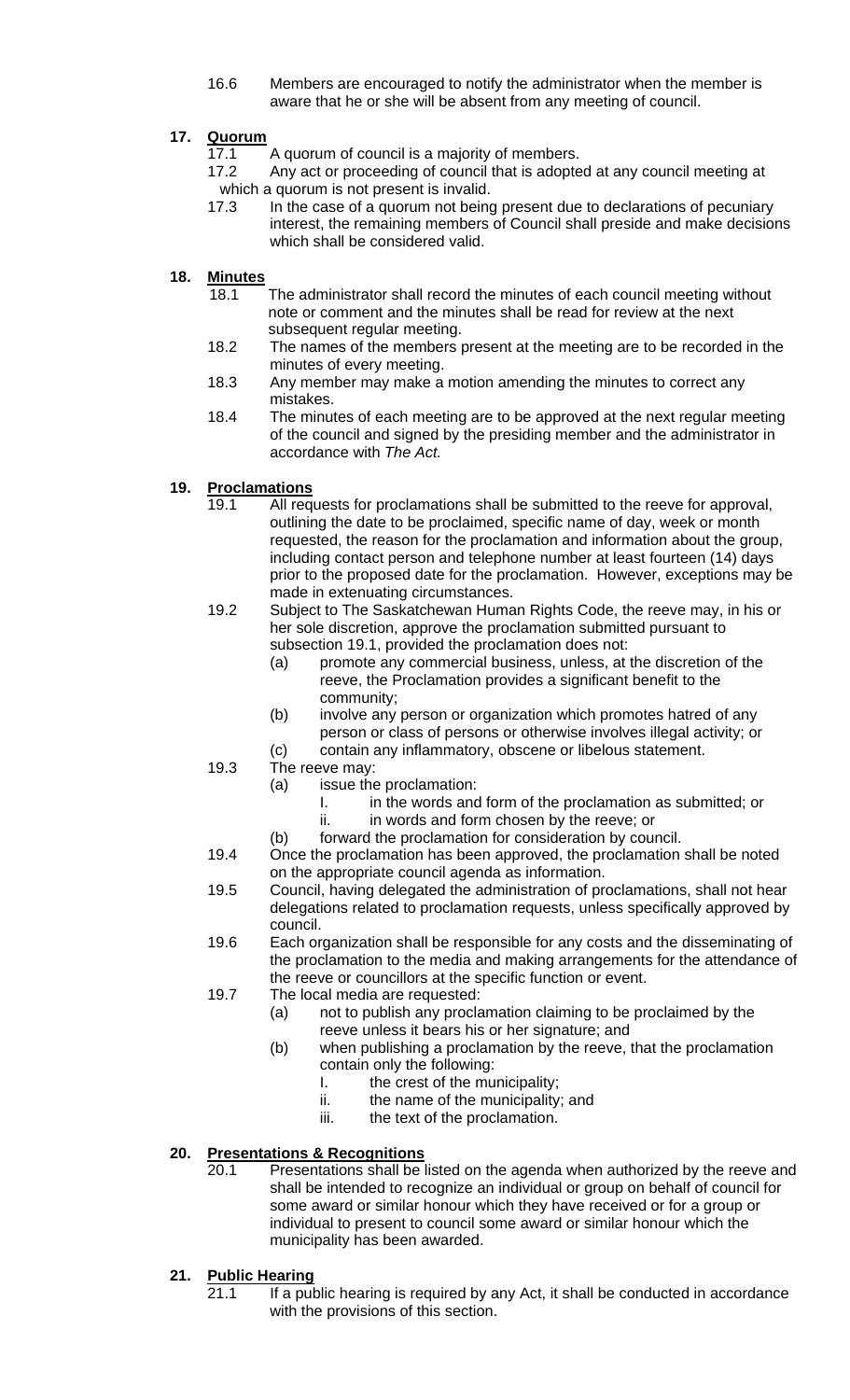- 21.2 The procedure by which the public hearing will be conducted or by which public input will be obtained shall be as follows:
	- (a) the reeve shall declare the hearing on the matter open;
	- (b) the administration shall present a report on the bylaw or resolution under consideration including the administration recommendations;
	- (c) if it is a hearing that involves an applicant (under the Planning and Development Act, Road Closure, etc.) the applicant shall be given an opportunity to make representations on the matter under consideration;
	- (d) after the applicant, any person or group of persons or spokesperson acting on behalf of another person or group shall be given an opportunity to make representations on the matter under consideration;
	- (e) if it is a hearing that involves an applicant, at the conclusion of the speakers, the applicant shall be given an opportunity to respond to the representations of other people;
	- (f) council may request further information from administration, applicant or other persons;
	- (g) council shall formally receive all communications and written reports submitted to it on the subject matter of the hearing;
	- (h) the reeve shall declare the hearing closed; and
	- (i) council shall then consider the matter and at the conclusion of the deliberations, council shall vote on the bylaw or resolution in accordance with the procedures contained in this bylaw.
- 21.3 The time allowed for each person making representations shall be
- fifteen minutes.<br>21.4 A hearing may A hearing may be adjourned to a certain date.
- 21.5 A member shall abstain from taking part in the debate or voting on the bylaw or resolution, which is the subject of the hearing if the member was absent from any part of the public hearing.

## **22. Communications - General**

- 22.1 When a person wishes to have a communication considered by council, it shall be addressed to council, and:
	- (a) clearly set out the matter in issue and the request; and
	- (b) for written communications, must be printed, typewritten or legibly written, contain the mailing address of the writer and be signed with the name of the writer; or
	- (c) for electronic communication, must contain the name of the writer and both the mailing and electronic address of the writer.
- 22.2 A communication received by the administrator, which does not meet the conditions in subsection 22.1 or is abusive in nature, shall be forwarded to Council for review and disposition.
- 22.3 A communication received by the administrator which contains or relates to personal information shall be dealt with in accordance with the provisions of *The Local Authority Freedom of Information and Protection of Privacy Act*.
- 22.4 Bound documents or studies in support of the delegation's notice shall, if sufficient copies are provided by the delegation, be circulated to members, but will not be reproduced unless, in the Administration's opinion, it is not burdensome to do so.

# **23**. **Communications – Matters on council Agenda**

- A written communication pertaining to a matter already on a council agenda must be received by the administrator no later than the agenda deadline in order to be included on the council agenda.
- 23.2 A written communication received before the agenda deadline shall be placed by the administrator on the council agenda and shall be dealt with when the matter is considered by council at its meeting.
- 23.3 In the event that the communication to the administrator is received after the agenda deadline, regarding a subject which is on the agenda, the administrator will bring the request to the attention of council:
- 23.4 The individual will be advised by the administrator that the communication may not be considered by council unless the majority of members vote to allow the communication within the motion to approve the agenda.

## **24. Communications – Matters not on Council Agenda**

- 24.1 A written communication received before the agenda deadline shall be placed by the administrator on the council agenda and shall be dealt with when the matter is considered by council at its meeting.
- 24.2 In the event that the communication to the administrator is received after the agenda deadline, regarding a subject which is not on the agenda, the administrator will bring the request to the attention of council.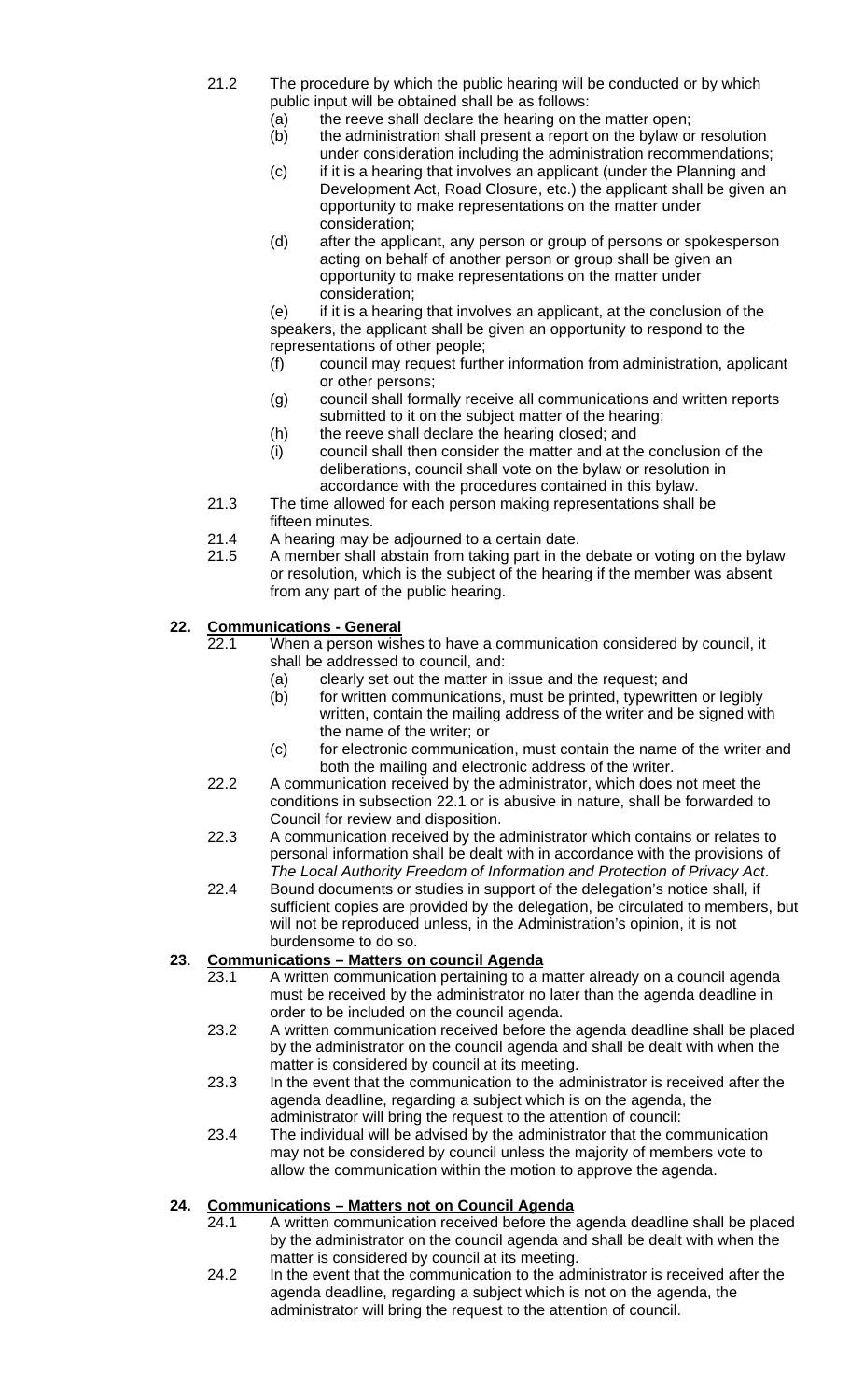24.3 The individual will be advised by the administrator that the communication may not be considered by council unless the majority of members vote to allow the communication within the motion to approve the agenda.

## **25. Delegations – Matters on Council Agenda**

- 25.1 When a person wishes to speak to council on a matter already on a council agenda, for which a hearing is not required, that person shall notify the administrator in writing, which notice shall include the following:
	- (a) the name and correct mailing address of the spokesperson;
	- (b) telephone number where the representative of the delegation can be reached during the day;
	- (c) originally signed, except when submitted by facsimile or e-mail; and
- (d) clearly setting out the subject matter to be discussed and the request being made of council.<br>25.2 A request to speak to council a
- 25.2 A request to speak to council pursuant to subsection 25.1 must be received by the administrator no later than the agenda deadline in order to be included on the council agenda.
- 25.3 In the event that a delegation makes an application to the administrator after the agenda deadline, regarding a subject which is on the agenda, the administrator will bring the request to the attention of council:
	- (a) Delegations will be advised by the administrator that they may not be heard by council unless the majority of members vote to allow the delegation to speak within the motion to approve the agenda.
- 25.4 Delegations speaking before council shall address their remarks to the stated business:
	- (a) Delegations will be limited to speaking only once; and
	- (b) Rebuttal or cross debate with other delegations shall not be permitted.
- 25.5 A maximum of thirty minutes shall be allotted for each delegation to present his or her position of support or opposition.
- 25.6 Where there are numerous delegates taking the same position on a matter, they are encouraged to select a spokesperson to present their views:
	- (a) Delegations are encouraged not to repeat information presented by an earlier delegation.
	- (b) The reeve shall at the conclusion of thirty minutes, inform the delegation that the time limit is up.
	- (c) Only upon a motion to extend the thirty minute limitation adopted by a majority of members shall the thirty minute limit be extended.
	- (d) Delegations will not be permitted to assume any unused time allocated to another delegation.
- 25.7 Upon the completion of a presentation to council by a delegation, any discourse between members and the delegation shall be limited to members asking questions for clarification and obtaining additional, relevant information only:
	- (a) Members shall not enter into debate with the delegation respecting the presentation; and
	- (b) Once a motion has been moved, no further representation or questions of the delegation shall be permitted.

#### **26. Delegations – Matters not on Council Agenda**

- 26.1 When a person wishes to speak to council on a matter not on a council agenda, for which a hearing is not required, that person shall notify the administrator in writing, which notice shall include the following:
	- (a) the name and correct mailing address of the spokesperson;
	- (b) telephone number where the representative of the delegation can be reached during the day;
	- (c ) originally signed, except when submitted by facsimile or e-mail; and,
	- (d) clearly setting out the subject matter to be discussed and the request being made of council.
- 26.2 A request to speak to council pursuant to subsection 26.1 must be received by the administrator no later than the agenda deadline to be included on the agenda.
- 26.3 The administrator, who shall consult with the Reeve, may refuse to accept a request to speak to council if council has, within the six (6) months immediately preceding the request, already heard from the person and dealt with the same or substantially the same matter by resolution or bylaw.
- 26.4 If a request to speak to council is refused pursuant to subsection 26.3, a copy of the request and reply, shall be forwarded to members by the administrator.
- 26.5 In the event that a delegation makes an application to the administrator after the agenda deadline, regarding a subject which is not on the agenda, the administrator will bring the request to the attention of council.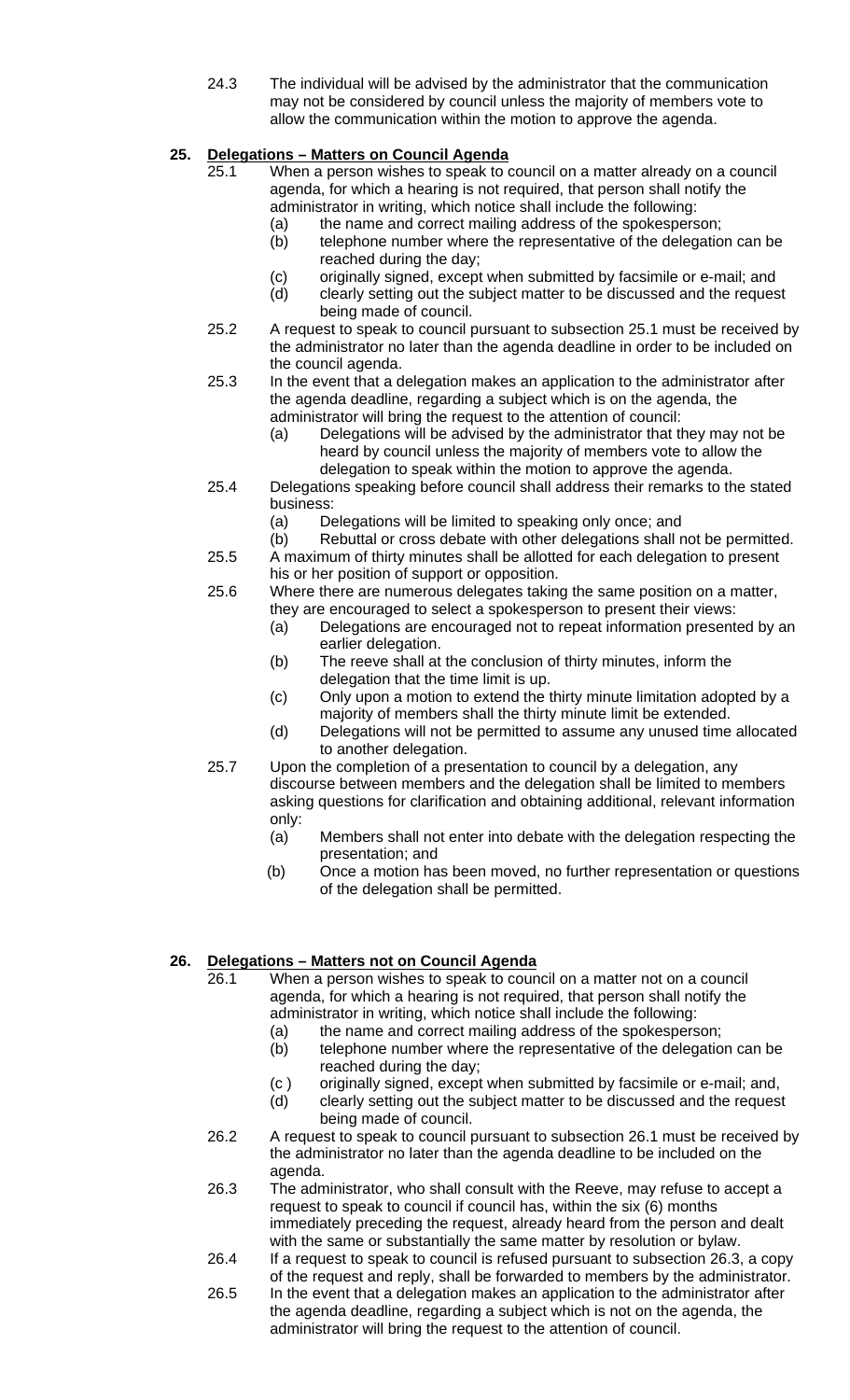(a) Delegations will be advised by the administrator that they may not be heard by council unless the majority of members vote to allow the delegation to speak within the motion to approve the agenda.

## **27. Reeve and Councillors Forum**

- 27.1 Statements shall include the sharing of the following information:
	- (a) events, activities or community functions attended; and
	- (b) general work of members on behalf of council colleagues, constituents and the municipality.
- 27.2 All comments will be verbal only and shall not be recorded in the minutes of the meeting.
- **28. Bylaws** 
	- 28.1 Every proposed bylaw must have three (3) distinct and separate readings.
	- 28.2 A proposed bylaw must not have more than two (2) readings at a council meeting unless the members present unanimously agree to consider third reading.
	- 28.3 A proposed bylaw will be considered by council immediately following consideration of the report or item to which the bylaw relates.
	- 28.4 Only the title or identifying number has to be read at each reading of the bylaw.
	- 28.5 Each member present at the meeting at which first reading is to take place must be given or have had the opportunity to review the full text of the proposed bylaw before the bylaw receives first reading.
	- 28.6 Each member present at the meeting at which third reading is to take place must, before the proposed bylaw receives third reading, be given or have had the opportunity to review the full text of the proposed bylaw and of any amendments that were passed after first reading.
	- 28.7 When a bylaw has been given three (3) readings by council, it: becomes a municipal enactment of the municipality; and is effective immediately unless the bylaw or an applicable provincial statute provides otherwise.
	- 28.8 The administrator shall be empowered to correct any typographical error that may not have been corrected at the time of submission to council and the bylaw shall have the same status as if council had corrected same.
	- 28.9 After passage, every bylaw shall be signed by the reeve and the administrator, pursuant to the Act and marked with the corporate seal of the municipality.

## **29. Public Forum**

- 29.1 Any member of the public wishing to speak to council on a municipal matter, may appear at a council meeting, as long as they pre-register with the administrator prior to the agenda deadline so that their name may be placed o on a speakers list.
- 29.2 The total time allowed to speak shall be not more than fifteen minutes per individual or delegation.
- 29.3 In the event that the communication to the administrator is received after the agenda deadline, regarding a speaker who is not on the agenda, the
- administrator will bring the request to the attention of council.<br>29.4 The individual will be advised by the administrator that the co The individual will be advised by the administrator that the communication may not be considered by council unless the majority of members vote to allow the communication within the motion to approve the agenda.

## **30. Recess**

30.1 The council may recess at any time during the meeting.

- 30.2 A motion to recess must state the time of duration of the recess, and must be passed by a majority of the members present.
- 30.3 The council may reconvene sooner than the time mentioned in the motion of recess, but must not reconvene later than thirty minutes after the time specified for reconvening or the meeting shall be deemed to be adjourned due to a lack of quorum.

## **31. Adjournment**

- 31.1 All regularly scheduled council meetings shall stand adjourned when the council has completed all business as listed on the order of business.
- 31.2 Any business which remains on the agenda and which has not been dealt with at the time of adjournment shall be deemed to be postponed until the next regularly scheduled council meeting, or until a special meeting is called for the purpose of dealing with the unfinished items.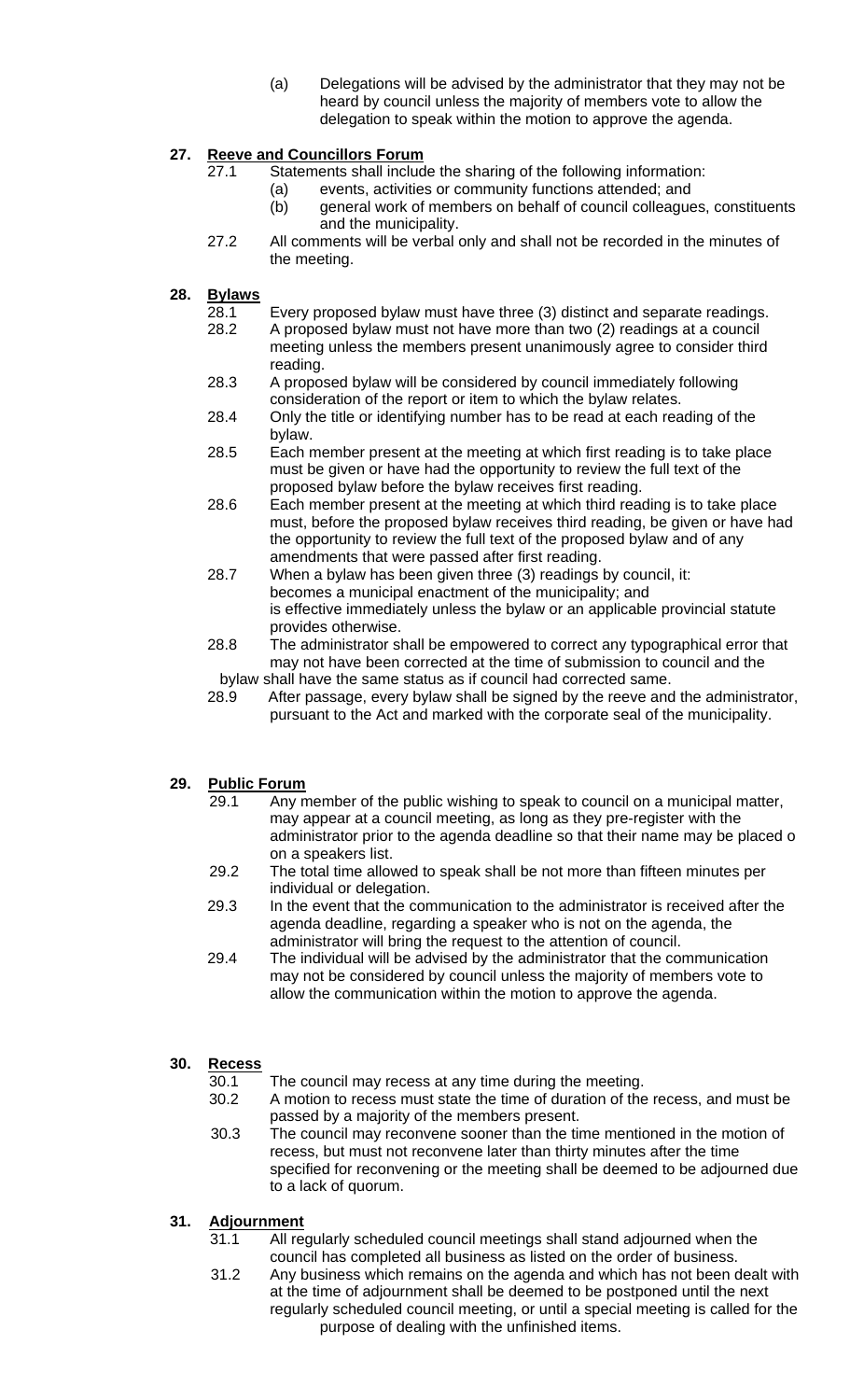## **PART IV – CONDUCT AT COUNCIL MEETINGS**

## **32. Reeve**

- 32.1 The reeve shall:
	- (a) preside at all council meetings;
	- (b) preserve order at council meetings;
	- (c) enforce the rules of council;
	- (d) decide points of privilege and points of order; and
- (e) advise on points of procedure.<br>32.2 The reeve shall have the same rights
	- The reeve shall have the same rights and be subject to the same restrictions, when participating in debate, as all other members.
- 32.3 The reeve shall have the same rights and be subject to the same restrictions as all other members to make a motion.<br>32.4 When wishing to make a motion, the ree
- When wishing to make a motion, the reeve shall:
	- (a) vacate the chair, and request that the deputy reeve take the chair;
	- (b) if the deputy reeve is absent, the immediately previous deputy reeve shall take the chair; and
	- (c) the reeve shall remain out of the chair until the motion has been dealt with.

## **33. Deputy Reeve**<br> **33.1** The co

- The council shall, at its first meeting, or as soon thereafter as conveniently possible and whenever the office becomes vacant, appoint from the councillors a deputy reeve who shall hold office for a term equal to the balance of the term remaining of the previous deputy reeve or for such longer period as the council may decide, and in any event until a successor is appointed.
- 33.2 If the reeve, for any reason, is unable to perform the duties of his or her office, the deputy reeve shall have all of the powers of the reeve during the inability.

#### **34. Acting Reeve**

- 34.1 Council shall, appoint a member to act as acting reeve if:
	- (a) both the reeve and the deputy reeve, if one has been appointed pursuant to section 33, are unable to perform the duties of his or her office, or;
	- (b) the offices of both the reeve and the deputy reeve are vacant.
- 34.2 The member to be appointed, pursuant to subsection 34.1, shall be elected by a majority of the members present.
- 34.3 Where two (2) members have an equal number of votes, the administrator shall:
	- (a) write the names of those members separately on blank sheets of paper of equal size, colour and texture;
	- (b) fold the sheets in a uniform manner so the names are concealed;
	- (c ) deposit them in a receptacle; and
	- (d) direct a person to withdraw one (1) of the sheets.
- 34.4 The member whose name is on the sheet withdrawn pursuant to subsection 34.3(d) shall be declared elected.

## **35. Persons Allowed at the Table**

 35.1 No person, except members, the administrator and other members of administration as authorized by the administrator and such persons as are permitted by the reeve shall be allowed to be seated at the council table during the sittings of the council, without permission of the reeve or other presiding member.

#### **36. Conduct of Public**

36.1 All persons in the public gallery at a council meeting shall:

- (a) refrain from addressing council or a member unless permitted to do so;
- (b) maintain quiet and order;
- (c) refrain from disturbing the proceedings by words, gestures or actions including applauding, displaying flags, placards or similar material;
- (d) refrain from talking or texting on cellular telephones; the exception being emergent issues
- (e) refrain from making audio or video recordings of council proceedings;
- (f) ensure that all electronic devices are silent and operated in such a manner that does not interfere with the meeting or with another person's ability to hear or view the proceedings.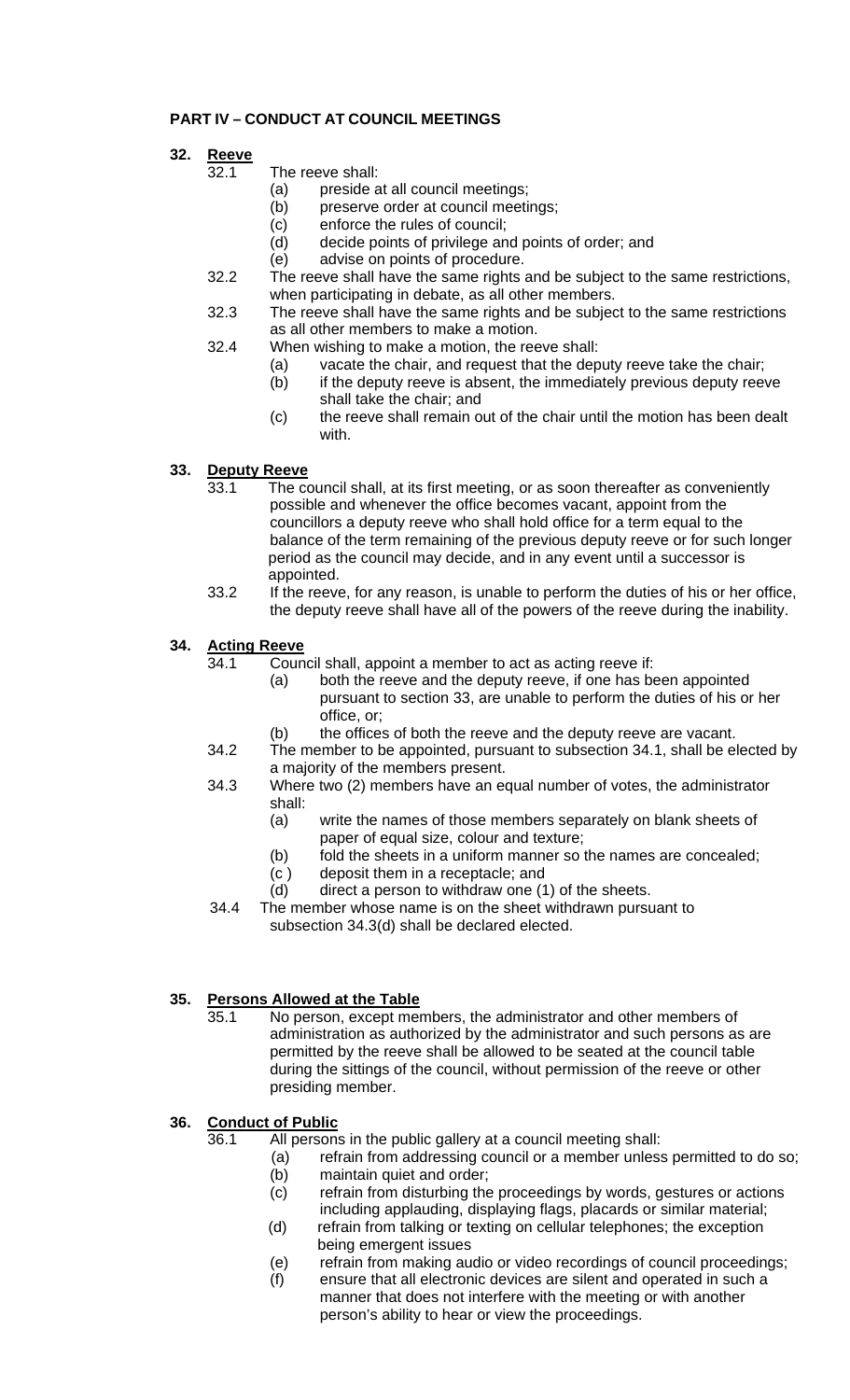## **37. Conduct of Delegations**

- 37.1 When addressing members at a council meeting, a delegation shall refrain from:
	- (a) speaking disrespectfully of the federal government, the provincial government or another municipal council, or any official representing them;
	- (b) using offensive words in referring to a member, an employee of the municipality or a member of the public;
	- (c) reflecting on a vote of council except when moving to rescind or reconsider it;
	- (d) reflecting on the motives of the members who voted on the motion or the mover of the motion; or
	- (e) shouting or using an immoderate tone, profane, vulgar or offensive language.

## **38.** Conduct of Members<br>38.1 Members of c

- Members of council wishing to speak at a meeting shall ensure they do not interrupt another member.
- 38.2 If more than one member wishes to speak at a meeting at the same time, the reeve shall indicate which member shall speak first.<br>38.3 When addressing a council meeting. a member sha
	- When addressing a council meeting, a member shall refrain from:
		- (a) speaking disrespectfully of the federal government, the provincial government or another municipal council, or any official representing them;
		- (b) using offensive words in referring to a member, an employee of the municipality or a member of the public;
		- (c) reflecting on a vote of council except when moving to rescind or reconsider it,
		- (d) reflecting on the motives of the members who voted on the motion or the mover of the motion; or
		- (e) shouting or using an immoderate tone, profane, vulgar or offensive language.
- 38.4 When a member is addressing the council, all other members shall:
	- (a) remain quiet and seated;
	- (b) refrain from interrupting the speaker, except on a point of order or point of procedure; and
	- (c) refrain from carrying on a private conversation in such a manner that disturbs the speaker.
- 38.5 Members shall ensure that all electronic devices remain silent and do not interfere with the meeting.

#### **39. Improper Conduct**

- 39.1 The reeve may request that any person in the public gallery who disturbs the proceedings of council or acts improperly at a council meeting, as set out in section 36, leave or be expelled from the meeting.
- 39.2 The reeve may request that any delegation who addresses council improperly as set out in section 37, leave or be expelled from the meeting.
- 39.3 No person shall refuse to leave a council meeting when requested to do so by the reeve.
- 39.4 Any person who refuses to leave when requested to do so may be removed.
- 39.5 If a person disturbs the proceedings of council or refuses to leave when requested to do so, the reeve may recess the meeting until the person leaves or adjourn the meeting to another day.

#### **40. Leaving the Meeting**

 40.1 Every member who leaves the council meeting before the meeting is over, whether intending to return to the meeting or not, shall notify the administrator.

#### **41. Point of Order**

- 41.1 A member may rise and ask the reeve to rule on a point of order.
- 41.2 When a point of order is raised, the member speaking shall immediately cease speaking until the reeve decides the point of order raised.
- 41.3 A point of order must be raised immediately at the time the rules of council are breached.
- 41.4 The member against whom a point of order is raised may be granted permission by the reeve to explain.
- 41.5 The reeve may consult the administrator before ruling on a point of order.
- 41.6 A point of order is not subject to amendment or debate.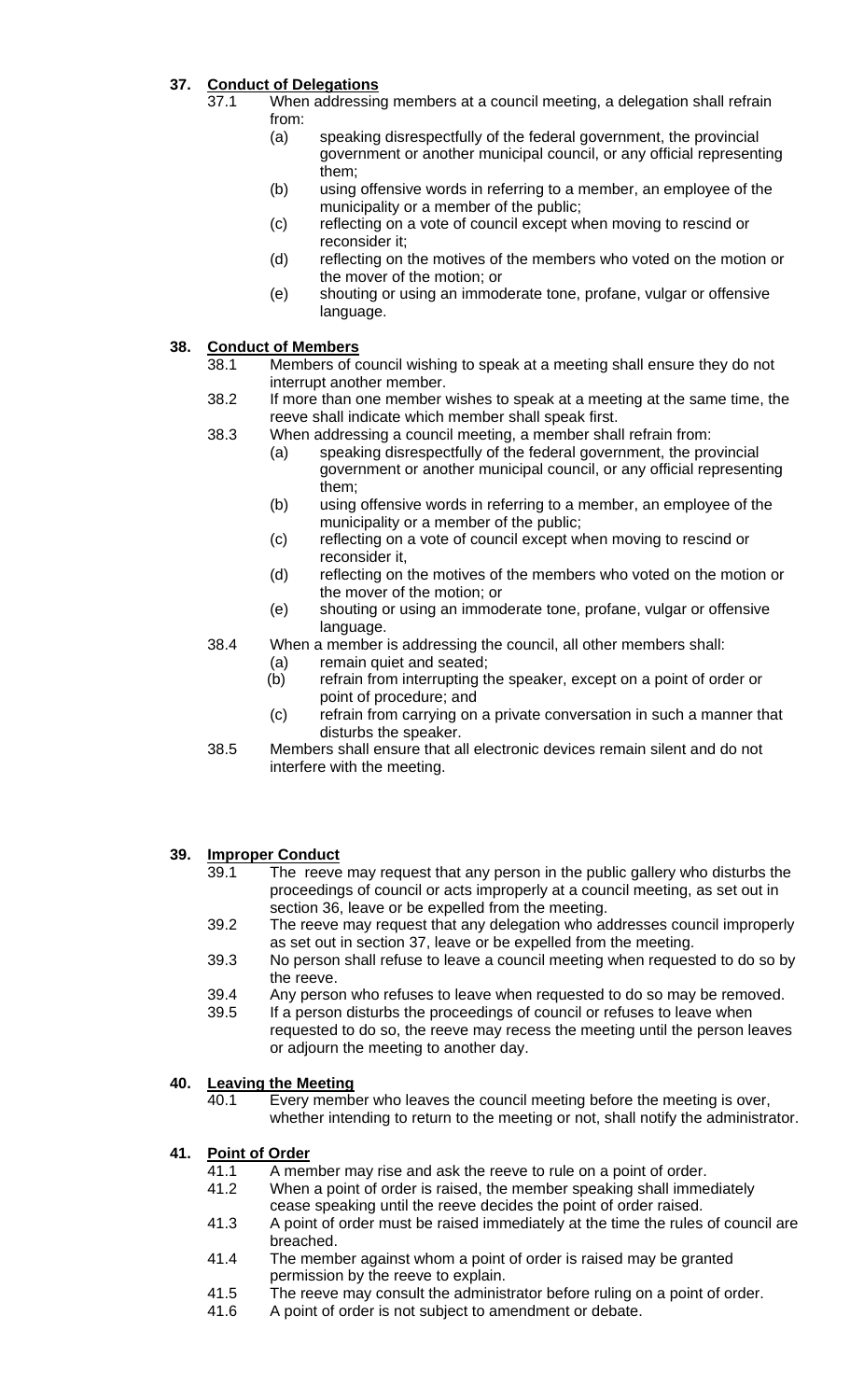## **42. Point of Privilege**

- 42.1 A member may rise and ask the reeve to rule on a point of privilege.
- 42.2 After the member has stated the point of privilege, the reeve shall rule whether or not the matter raised is a point of privilege.
- 42.3 If the matter is determined to be a point of privilege, the member who raised the point of privilege shall be permitted to speak to the matter.
- 42.4 If the point of privilege concerns a situation, circumstance or event which arose between council meetings, the member shall raise the point of privilege immediately after adoption of the minutes of the previous council meeting.
- 42.5 The reeve may consult the administrator before ruling on a point of privilege.
- 42.6 A point of privilege is not subject to amendment or debate unless a motion regarding the point of privilege is put to council.

## **43. Point of Procedure**

- 43.1 Any member may ask the reeve for an opinion on a point of procedure.<br>43.2 When a point of procedure is raised, the member speaking shall immed
- When a point of procedure is raised, the member speaking shall immediately cease speaking until the reeve responds to the inquiry.
- 43.3 After the member has asked the point of procedure, the reeve shall provide an opinion on the rules of procedure bearing on the matter before council.
- 43.4 The reeve may consult the administrator before providing an opinion on the point of procedure.
- 43.5 A point of procedure is not subject to amendment or debate.
- 43.6 The reeve's answer to a point of procedure is not a ruling, and cannot be appealed to the whole of council.
- **44. Appeal** 
	- 44.1 Whenever a member wishes to appeal any ruling of the reeve or a point of order or point of privilege to the whole of council:
		- (a) the motion of appeal, "that the decision of the chair be overruled" shall be made;
		- (b) the member may offer a brief reason for the challenge;
		-
		- (c) the reeve may state the reason for the decision; and (d) following which, the question shall be put immediatel following which, the question shall be put immediately without debate.
	- 44.2 The reeve shall be governed by the vote of the majority of the members present.
	- 44.3 A ruling of the reeve must be appealed immediately after ruling is made or the ruling will be final.

## **45. Calling a Member to Order**

- 45.1 When the reeve calls a member to order, the member shall resume his or her seat, but may afterwards explain his or her position in making the remark for which he or she was called to order.
- 45.2 In the event that a member refuses to resume his or her seat when called to order, the reeve shall request the deputy reeve, or if the deputy reeve is absent or is the unruly member, any other member of council to move a resolution to remove the unruly member either:
	- (a) for the balance of the meeting,
	- (b) until a time which shall be stated in the motion, or
	- (c) until the member makes an apology acceptable to council for his or her unruly behavior, whichever shall be the shortest time.
- 45.3 When the majority of council votes in favour of the resolution, the reeve shall direct the unruly member to leave the council chamber, and if the member refuses to leave, the reeve may:
	- (a) recess the meeting until the person leaves or adjourn the meeting to another day; or
	- (b) direct that law enforcement officials be engaged to assist in the removal of the unruly member.
- 45.4 When council has directed an unruly member to leave the council chambers, and the member so directed makes an explanation and apology adequate and satisfactory to the council, it may, by a majority vote of the remaining members present, allow the offending member to remain in his or her place if he or she has not left or been removed, or to retake his or her place.

## **PART V – MOTIONS**

## **46. Motions and Debate**

 46.1 A motion shall express fully and clearly the intent of the mover and shall not be preceded by any preamble or whereas clauses.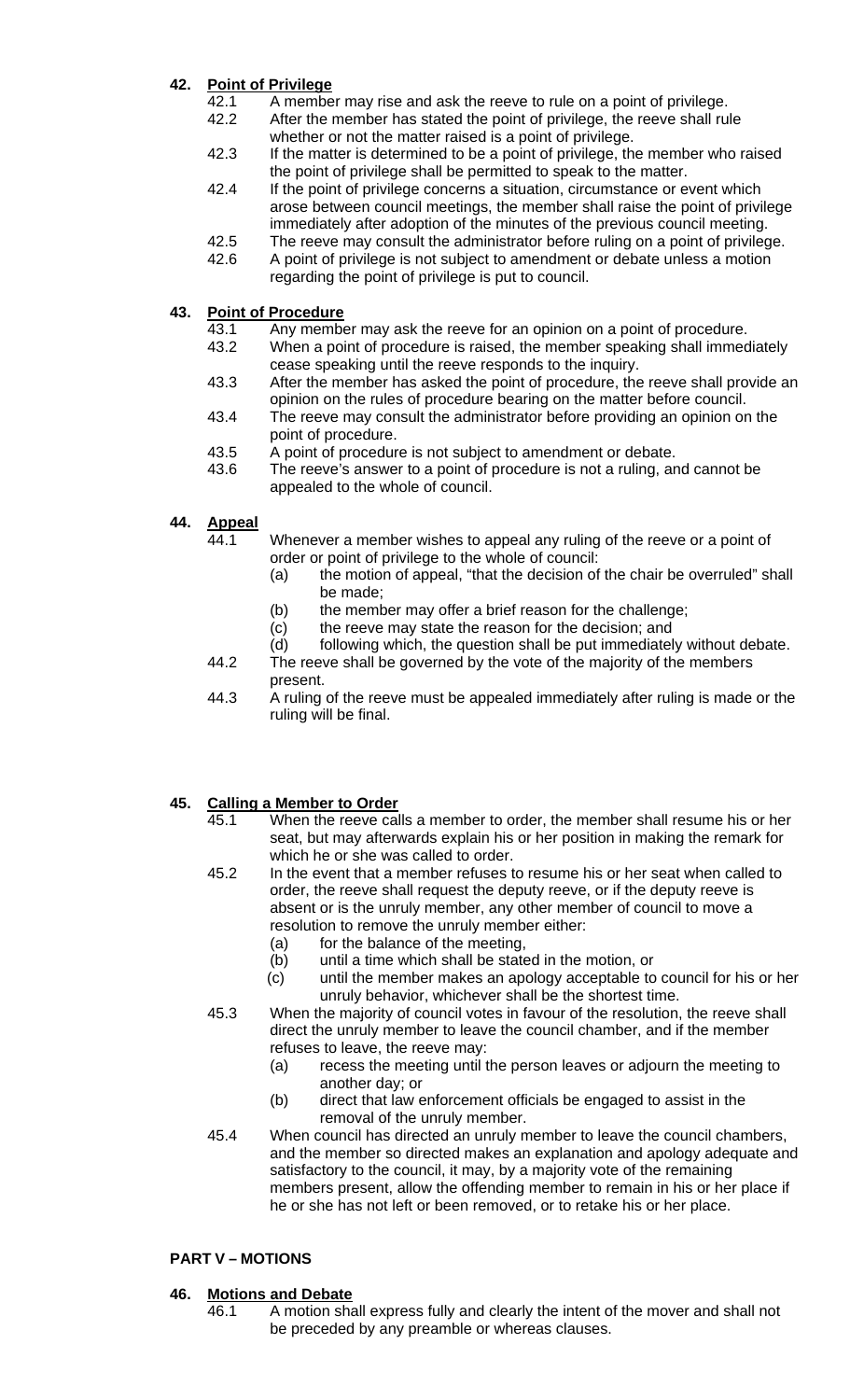- 46.2 Motions do not need a seconder
- 46.3 Any member may require the motion under debate to be read at any time
- during the debate, but not so as to interrupt a member while speaking. 46.4 When a motion is under debate no other motion may be made, except a
	- motion to: (a) amend a motion;
		- (b) refer motion to a council committee or administration for a report back to council;
		- (c) postpone a motion to a fixed date;
		- (d) request that a motion be put to a vote;
		- (e) extend the time for a council meeting; or
		- (f) adjourn the meeting.
- 46.5 Notwithstanding any other provisions of this bylaw, the member, who moved a motion after a motion is under debate, may, with the consent of council:
	- (a) on his or her own initiative while he or she is speaking on the same; or (b) when requested by another member speaking on the motion;
		- change the wording of the motion, or agree to a change proposed by another member, if the alteration does not change the intention of the motion.
- 46.6 Any motions allowed under subsection 46.4 shall be considered in the order in which they were moved.

## **47. Motion to Amendments**

- 47.1 Except as provided in subsection 47.12, any motion may be amended to:
	- (a) add words within the motion;
		- (b) delete words within the motion; or
		- (c) change a word or words within the motion.
- 47.2 The amending motion must be:
	- (a) relevant to the main motion;
	- (b) made while the main motion is under consideration; and
	- (c) consistent with the principle embodied in the main motion.
- 47.3 An amending motion may also be amended.
- 47.4 A sub amendment must be:
	- (a) relevant to the original amendment;
	- (b) made while the original amendment is under consideration; and
	- (c) consistent with the intent of either the original amendment or the main motion.
- 47.5 Only two (2) amendments to a motion, an amendment and a sub amendment, are allowed at the same time. When one or both have been dealt with, a further amendment or sub amendment may be entertained.
- 47.6 There is no limit to the number of amendments or sub amendments that may be proposed.
- 47.7 An amendment may be introduced at any stage before the question is put on the main motion provided there is not more than one amendment and one sub amendment before the meeting at one time.
- 47.8 Any member wishing to move an amendment that is not in order at the time because there are already two amendments before the meeting may state the intention of the proposed amendment, as the proposal may affect the vote on those motions awaiting decision.
- 47.9 The main motion shall not be debated until all amendments to it have been put to a vote.
- 47.10 Amendments shall be put in the reverse order to the order in which they were moved.
- 47.11 When all amendments have been voted on, the main motion incorporating all amendments adopted shall be put to a vote.
- 47.12 No amendments shall be made to the following motions:
	- (a) a motion to adjourn;
	- (b) a motion to defer to a fixed date, except as to the date; and
	- (c) a motion requesting that a motion be put to a vote.

#### **48. Dividing a Motion into Parts**

- 48.1 A member may request or the reeve may direct that a motion be divided if the motion contains more than one separate and complete recommendation.<br>48.2 Council shall then vote separately on each recommendation.
	- Council shall then vote separately on each recommendation.
- 48.3 A new motion to add a further recommendation is permitted provided:
	- (a) the proposed recommendation is relevant to the original motion; (b) the proposed recommendation does not alter in a significant way the principle embodied in the original motion; and
		-
	- (c ) the original motion has been dealt with.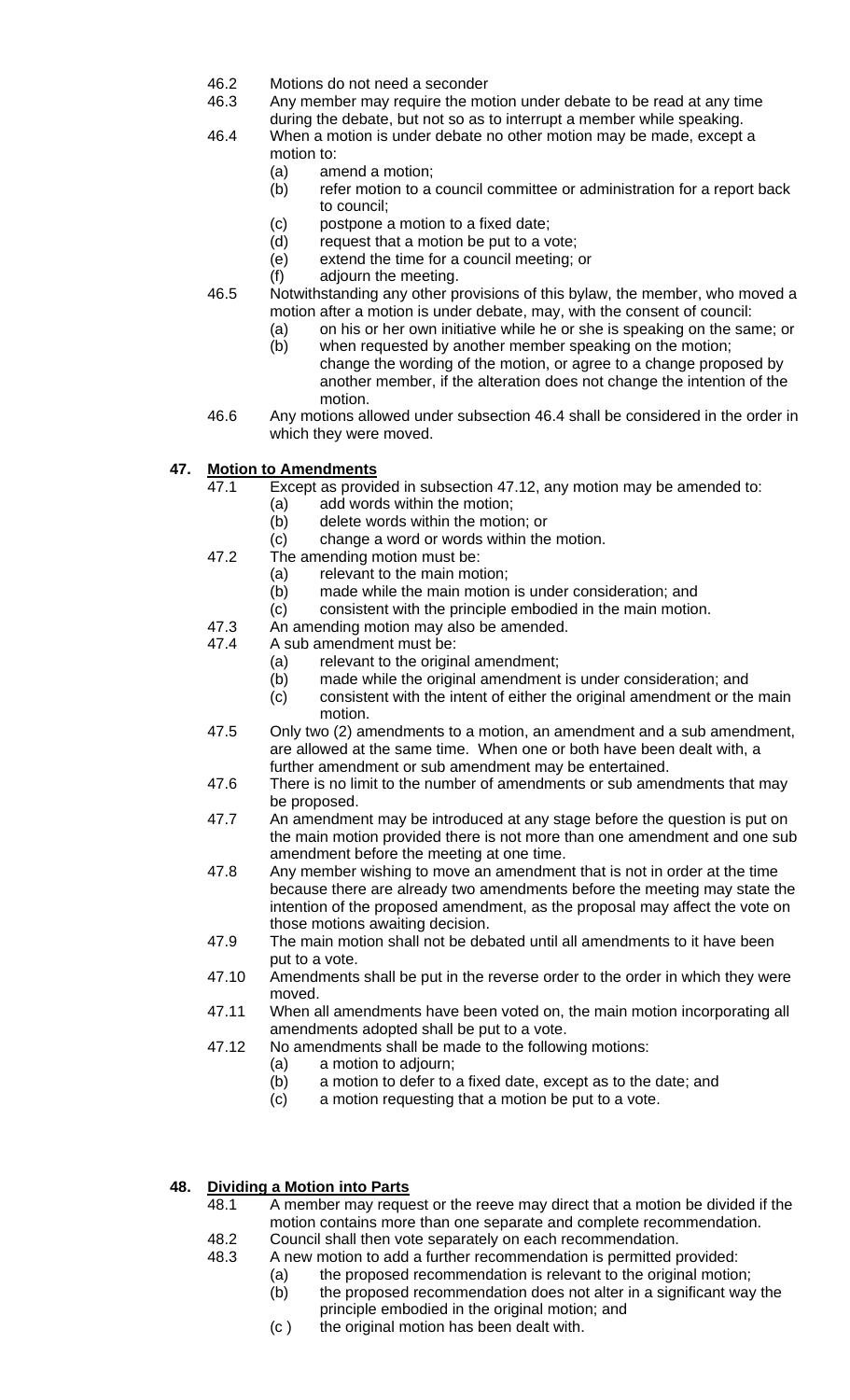## **49. Motion Arising**

- 49.1 When a particular matter is before council, a motion arising on the same matter is permitted provided:
	- (a) the proposed motion is related to and rises from the item which has just been considered;
	- (b) the proposed motion does not alter in a significant way the principle embodied in the original motion; and
	- (c ) the proposed motion is made before the consideration of any other item of business at the meeting.

## **50. Request that Motion be put to Vote**

- 50.1 A motion requesting that a motion be put to a vote shall not be amended or debated.
- 50.2 If a motion requesting that a motion be put to a vote is passed by council, the original motion shall immediately be put to a vote of council without any amendment or debate.
- 50.3 If a motion requesting that a motion be put to a vote is not passed by council, the original question may be amended or debated.

## **51. Motion to Adjourn**

- 51.1 A member may move a motion to adjourn a meeting at any time, except when:
	- (a) another member is in possession of the floor;<br>(b) a call for a recorded vote has been made;
	- a call for a recorded vote has been made;
	- (c) the members are voting;
	- (d) when council is considering a motion requesting that a motion be put to a vote; or
	- (e) a previous motion to adjourn has been defeated and no other intermediate proceeding has taken place.
- 51.2 A motion to adjourn shall be decided without debate.

## **52. Consent Agenda**

- 52.1 The consent agenda portion of a meeting is moved and voted upon without debate as one item regardless of the number of reports included.
- 52.2 If a member wishes to debate an item included in the consent motion, a request to remove the item from the consent agenda must be made before the reeve calls the questions, and the item shall be removed from the consent agenda without further debate or vote.
- 52.3 Any items so removed shall be addressed immediately following approval of the consent agenda.
- 52.4 If an item is removed from the consent agenda pursuant to subsection 52.2 a person may address council on the item.

#### **53. Motion to Move to a Closed Meeting**

- 53.1 A member may make a motion that a council meeting move to a closed meeting.
- 53.2 The motion to move to a closed meeting must:
	- (a) be in accordance with *The Local Authority Freedom of Information and Protection of Privacy Act*;
	- (b) the titles or subject of the item(s) to be discussed; and
	- (c ) include the reason for the council meeting to be held in a closed meeting.
- 53.3 No bylaw or resolution shall be passed during a closed meeting.

#### **54. Motion Contrary to Rules**

 54.1 The reeve may refuse to put to council a motion which is, in the opinion of the reeve, contrary to the rules and privileges of council.

#### **55. Withdrawal of Motions**

 55.1 The mover and seconder of a motion may withdraw it at any time prior to a vote being taken or prior to the motion being amended.

#### **56. Motion to Reconsider**

- 56.1 A motion to reconsider shall apply to resolutions only, and shall not apply to bylaws passed by council.
- 56.2 A motion to reconsider is in order whether the original motion passed or failed.
- 56.3 A motion to reconsider may only be made at the same council meeting as the original motion was voted on.
- 56.4 A motion to reconsider must be moved by a member who voted with the prevailing side of the original motion.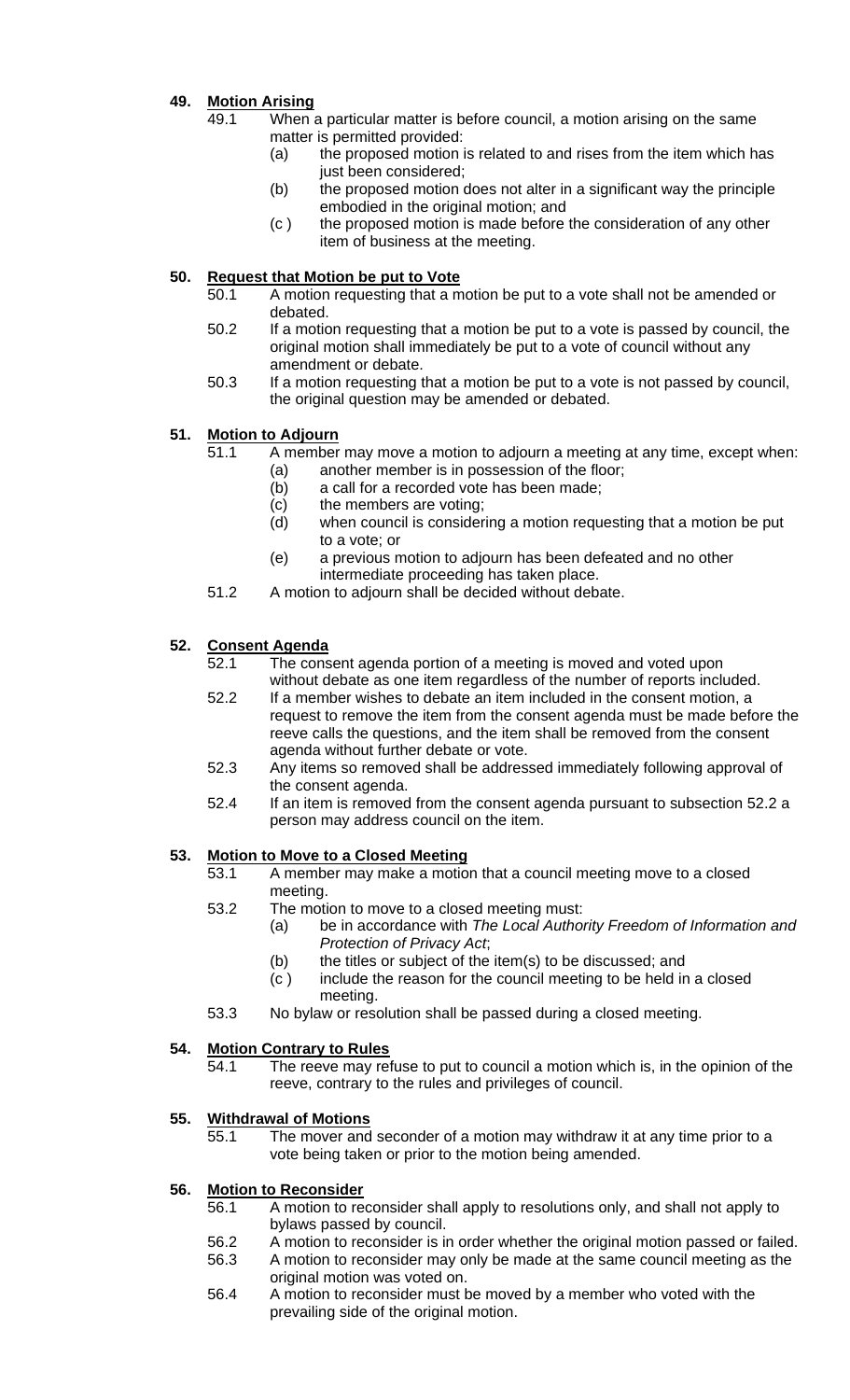- 56.5 When a motion loses on a tied vote, the prevailing side is those who voted against the motion.
- 56.6 A motion to reconsider is debatable only if the motion being reconsidered is debatable.
- 56.7 A motion to reconsider cannot be amended.
- 56.8 A motion to reconsider shall require a majority vote of the members present at the meeting.
- 56.9 If a motion to reconsider is adopted, the original motion is immediately placed before council to be reconsidered.
- 56.10 Once a vote on a motion to reconsider has taken place, there shall be no further motion to reconsider that resolution.

## **57. Motion to Rescind**

- 57.1 A motion to rescind shall apply to resolutions only, and shall not apply to bylaws passed by council.
- 57.2 A motion to rescind is in order only when the original motion passed. No motion to rescind shall be necessary when the original motion failed.
- 57.3 A motion to rescind may be made at any time following the council meeting at which the original motion was voted on regardless of the time that has elapsed since the original vote was taken.
- 57.4 A motion to rescind may be moved by any council member
- regardless how they voted on the original motion.
- 57.5 A motion to rescind is debatable.
- 57.6 A motion to rescind may be amended.
- 57.7 A motion to rescind shall, in all cases, require a majority vote of all council members to pass.
- 57.8 A motion cannot be rescinded:
	- (a) when the making or calling up of a motion to reconsider is in order;
	- (b) when action on the motion has been carried out in a way that cannot be undone; or
	- (c) when a resignation has been accepted or actions electing or expelling a person from membership or office have been taken.

#### **58. Motion to Postpone**

- 58.1 Where a majority of all members decide to postpone a motion to a fixed date, the motion cannot be considered by council until the fixed date.<br>58.2 Notwithstanding subsection 58.1, council may consider a postpo
- Notwithstanding subsection 58.1, council may consider a postponed motion before the fixed date if a majority of members agree that the motion may be considered before that date.
- 58.3 The only amendment allowed to a motion to postpone to a fixed date is to change the date.

#### **59. Motion to Refer**

- 59.1 A motion to refer a matter shall not be amended or debated except with respect to the conditions of the referral or the time required to carry out the review.
- 59.2 A member making a referral motion generally should include in the motion:
	- (a) the terms on which the motion is being referred; and
	- (b) the time when the matter is to be returned.

#### **60. Debate on Motion**

- 60.1 No member shall speak more than once to a motion, until each member has been provided an opportunity to speak on the motion, except to explain a material part of their speech which may have been misquoted or misunderstood.
- 60.2 The mover of the motion shall be given the first opportunity to speak.
- 60.3 The mover of the motion shall be allowed a reply at the conclusion of the debate.

#### **61. Legal Advice**

 61.1 Where a majority of the members present at a council meeting wish to receive legal advice in private, council may recess for a period of time sufficient to receive legal advice.

#### **62. Voting of council**

- 62.1 A member attending a council meeting shall vote at the meeting on a matter before council unless the member is required to abstain from voting pursuant to the Act or any other Act.
- 62.2 If a member is not required to abstain from voting on a matter before council and abstains from voting, the council member is deemed to have voted in the negative.
- 62.3 The administrator shall ensure that each abstention is recorded in the minutes of the meeting.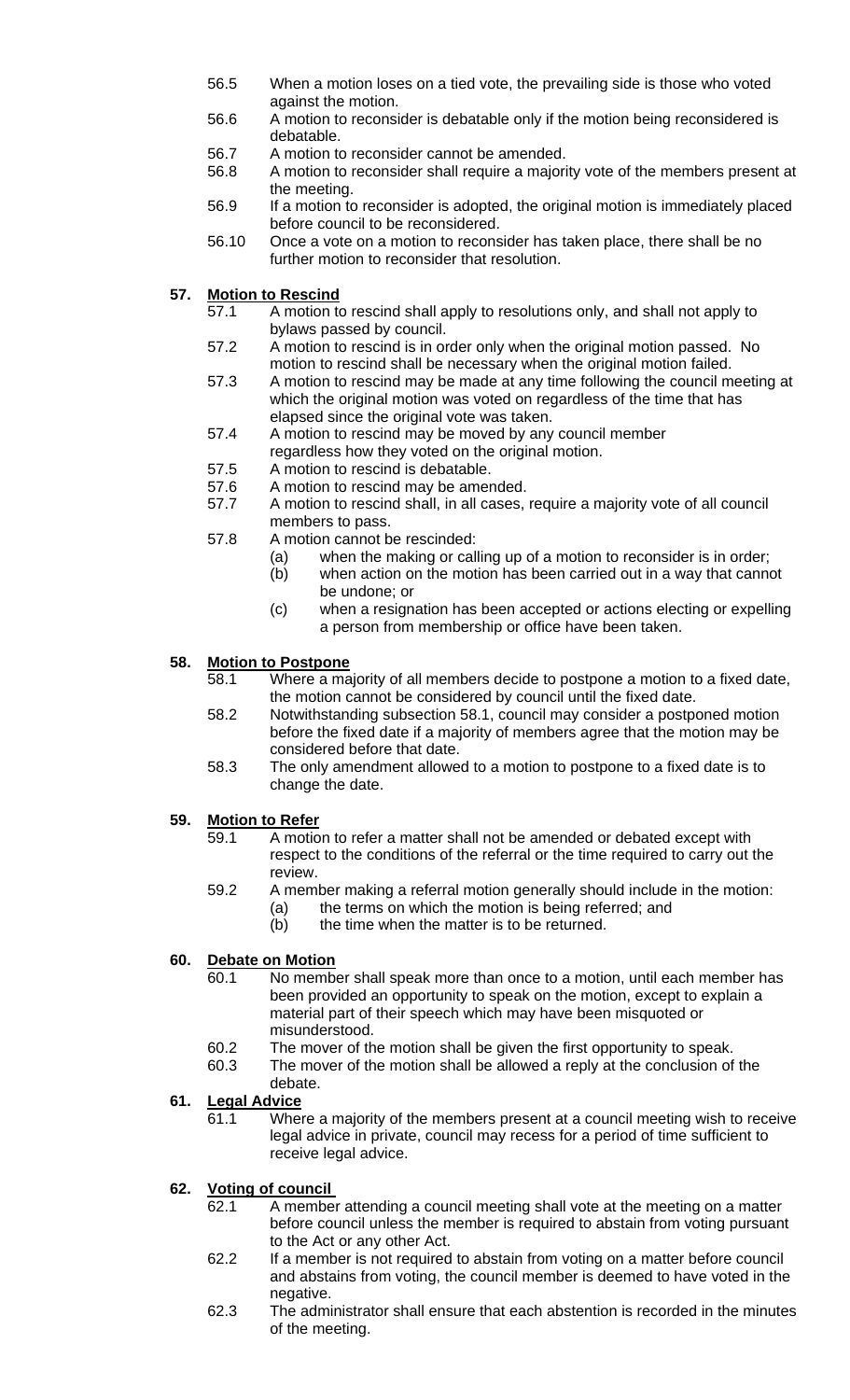## **63. Voting of Reeve**

63.1 The reeve shall vote with the other members on all questions.

#### **64. Majority Decision**

 64.1 Unless a greater percentage of votes is required by any provision of this bylaw, at every council meeting, all questions are to be decided by a majority vote of the members present.

#### **65. Recorded Vote**

 65.1 Before a vote is taken by council, a member may request that the vote be recorded.

 65.2 If a vote is recorded, the minutes must show the names of the members present and whether each voted for or against the proposal or abstained.

## **66. Tied Vote**

If there are an equal number of votes for and against a resolution or bylaw, the resolution or bylaw is defeated.

#### **PART VI – COMMITTEES**

#### **67. Procedure for Appointments**

- 67.1 The administrator shall utilize the following procedure for appointments to committees:
	- (a) Prior to November 1st, invite submissions from members of council for appointments to which council is entitled to make appointments to in the ensuing term;
	- (b) Obtain information from the various committees that council is entitled to make appointments to in the ensuing term regarding the dates and times of their regular meetings and the attendance by council appointed representatives in the previous term; and
	- (c ) Compile all applications received and provide the compiled applications to council.
- **68. Term** 
	- 68.1 Depending of the type of Committee, appointments to committees shall be for a one (1) year term, all beginning on January 1st to December 31st. 68.2 Notwithstanding subsection 69.1, in a general election year, the term of
	- appointments shall be reduced to coincide with the day of the election. 68.3 The administrator or committee secretary shall advise council of any members absent for more than two (2) meetings within a calendar year, and request that a warning correspondence be forwarded to the member, as well, if the member misses three (3) meetings, within a calendar year, council be advised to decide if the member should be removed from the committee.
	- 68.4 Council may, in its discretion, revoke the membership of any individual whom has been appointed to a committee.

#### **69. Committee Procedures**

- 69.1 Council may from time to time establish a committee in response to specific issues requiring immediate or long term attention.
- 69.2 The membership and jurisdiction of a committee shall be as provided for in the enabling legislation or as directed by council.
- 69.3 The reeve is an ex-officio voting member of all committees established by council pursuant to the Act, unless council provides otherwise, and when in attendance, possesses all of the rights, privileges, powers and duties of other members, whether elected or appointed.
- 69.4 The reeve's attendance shall not, however, be included for the purpose of determining a quorum.
- 69.5 Municipal officials shall act only in an advisory capacity to committees of council and shall not be considered voting members or have any voting privileges in respect to participation on any committee appointment.
- 69.6 The chair of all committees established by council shall be designated by council, unless council directs otherwise.
- 69.7 All councillors may attend the meetings of committees established pursuant to the Act, and may take part in the proceedings of the same, except that non committee members shall not have a vote.
- 69.8 Each committee shall meet as soon as possible after it has been appointed and where a chair has not been appointed by council, members of that committee shall select a chair and vice-chair, and if required, decide the day and time for holding its regular meetings.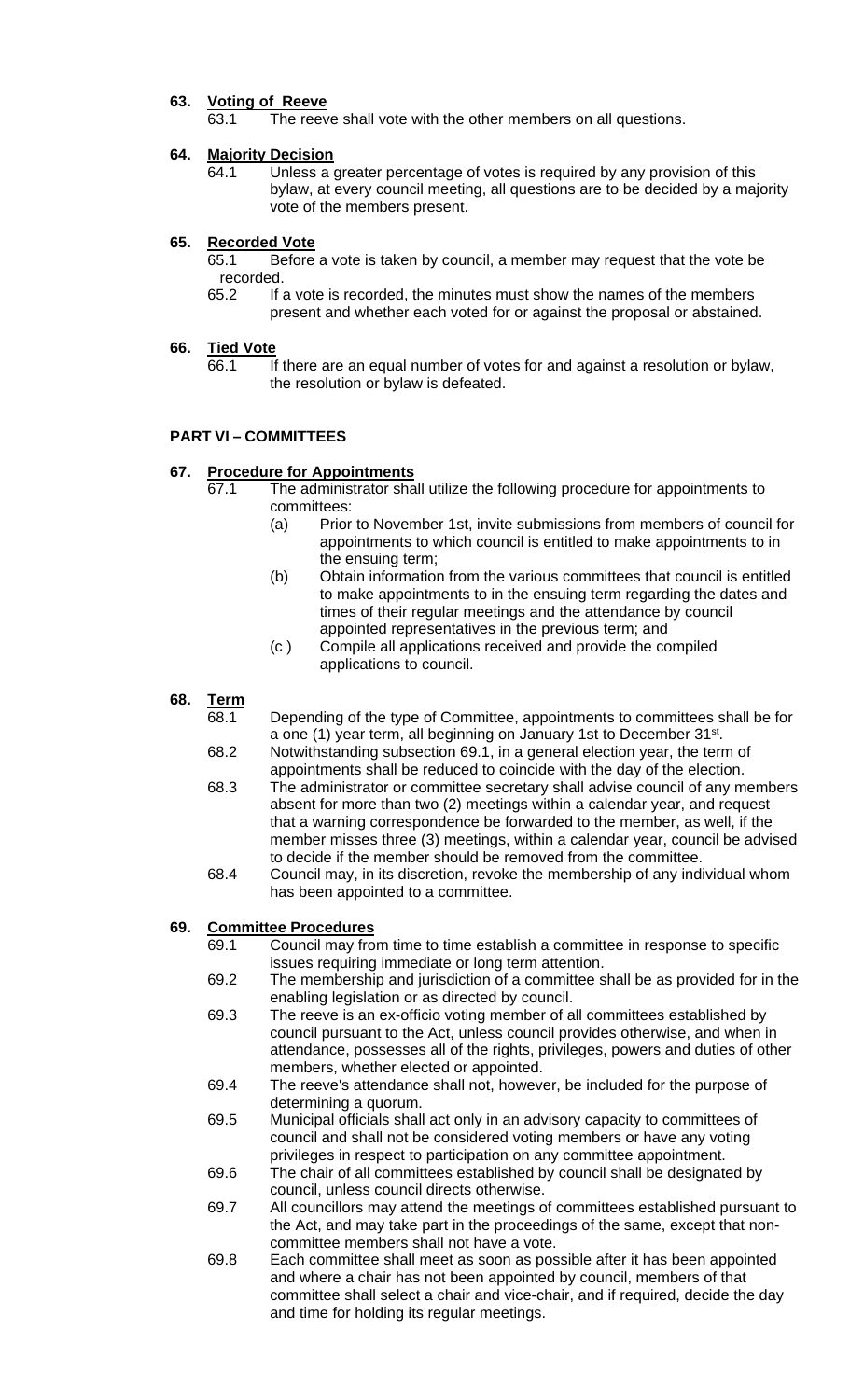- 69.9 The chair shall preside at every meeting, participate in the debate and shall vote on all motions.
- 69.10 In the absence of the chair, the vice-chair shall preside, and in the absence of both the chair and the vice-chair, one (1) of the other members of the committee shall be elected to preside, and shall discharge the duties of the chair during the meeting or until the arrival of the chair or Vice-chair.<br>69.11 An act or proceeding of a committee is not effective unless it is autho
- An act or proceeding of a committee is not effective unless it is authorized or adopted by a resolution at a duly constituted public committee meeting.
- 69.12 Everyone has the right to be present at committee meetings that are conducted in public unless the chair expels a person for improper conduct.
- 69.13 Subject to subsection 14, committees shall conduct all committee meetings in public.
- 69.14 Committees may close all or part of the meeting if the matter to be discussed is within one (1) of the exemptions in Part III of *The Local Authority Freedom of Information and Protection of Privacy Act*.
- 69.15 Notice of regularly scheduled committee meetings is not required to be given.
- 69.16 If a committee changes the date, time or place of a regularly scheduled meeting, the Secretary shall give at least twenty-four (24) hours' notice of the change to:
	- (a) any members of the committee not present at the meeting at which the change was made; and
	- (b) the public.
- 69.17 Notwithstanding subsection 69.16, a committee meeting may be held with less than twenty-four (24) hours' notice to all members and without notice to the public if all committee members agree to do so, in writing, immediately before the beginning of the meeting.
- 69.18 The consent to waive notice of a change in date, time or place of a meeting pursuant to subsection 69.17 may be given in person or by facsimile, electronic mail and other similar means.
- 69.19 If a committee cancels its regularly scheduled meeting, the secretary of the committee shall give at least twenty-four (24) hours' notice of the change to:
	- (a) all members not present at the meeting at which the decision to cancel was made; and
	- (b) the public.
- 69.20 The Secretary shall call a special meeting of a committee whenever requested to do so, in writing, by the chair or by a majority of the committee members in the same manner as set out in subsection 69.17.
- 69.21 For committees operating without regularly scheduled meeting, it shall be the duty of the chair, or in the chair's absence, the Secretary to call a meeting of the committee whenever requested in writing to do so by a majority of the committee.
- 69.22 The business of committees shall be conducted in accordance with the rules governing the procedure of council or as otherwise established by council for the committee or established by the committee.
- 69.23 Each committee, whom the administrator does not provide secretarial services to, will recommend to the administrator the appointment of a Secretary, who will be responsible for:
	- (a) tracking the attendance;
	- (b) preparing meeting agendas and minutes; and
	- (c ) reporting the committee's decisions to council.
- 69.24 When a person, or a group of persons, wishes to bring any matter to the attention of a committee or appear as a delegation, a communication shall be addressed to the administrator or the secretary and will be subject to the requirements set out in sections 22 to 26 of this bylaw.
- 69.25 Upon receipt of such communication, the administrator or Secretary shall place the communication on the agenda of the next meeting of the committee for its consideration;
- 69.26 All submissions to committees must be received by the administrator or Secretary within the established deadlines, usually four (4) business days prior to the meeting.
- 69.27 Reporting to committees shall be provided through the administrator or the secretary.
- 69.28 Any notice respecting a committee meeting is deemed to have been given to a member if the notice is:
	- (a) delivered personally;
	- (b) left at the usual place of business or residence of the member; or
	- (c ) at the request of the member, provided or sent to the member by ordinary mail, telephone or voice mail, facsimile or electronic mail or similar method at the number or address specified by the member.
- 
- 69.29 Notice to the public of a committee meeting as required by subsections 69.16 to 69.19 is sufficient if the notice is posted at the municipal office.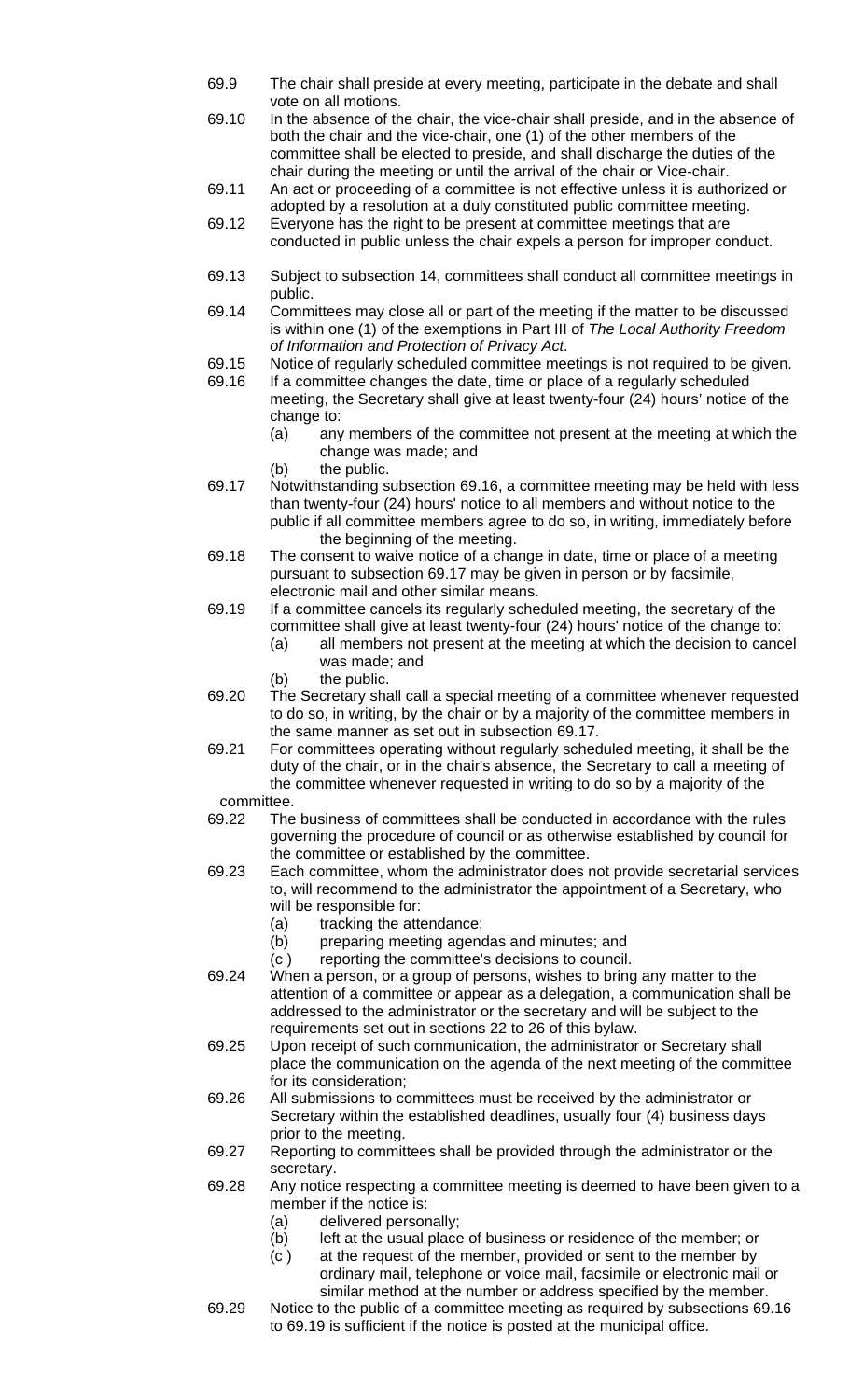- 69.30 Any unfinished business remaining at the time of the adjournment shall be considered at the next regular meeting of the committee or at a special meeting called for that purpose.
- 69.31 The Secretary shall record the minutes, without note or comment.
- 69.32 The minutes of the committee shall be distributed to each member at least twenty-four (24) hours' before the next committee meeting for consideration.
- 69.33 After the minutes have received approval of a majority of the members present, they shall be signed by the presiding member and secretary. Once signed, the original minutes shall be forwarded to the administrator for presentation to council and for safekeeping.
- 69.34 All minutes, once approved, shall be open for inspection by the public.<br>69.35 No member shall release or otherwise make public any information
- No member shall release or otherwise make public any information considered at a closed meeting, including discussion of the content of such a meeting with persons other than with members of council or with civic staff who are privy to that information:
	- (a) unless authorized by council; or
	- (b) until the matter is included on a public agenda of council.
- 69.36 Every committee shall report to council, and no action of any committee shall be binding on the municipality unless:
	- (a) power to take such action is expressly conferred on the committee by legislation, bylaw or resolution of council; or,
	- (b) council has considered the report of the committee and if adopted, shall become the resolve of council.
- 69.37 The conduct of delegations or the public at committee meetings, which they are entitled to attend, shall be subject to the requirements as set out in section 37 of this bylaw.
- 69.38 The conduct of members shall be subject to the requirements as set out in section 38 of this bylaw.
- 69.39 The chair may request any individual to be expelled from a meeting, in accordance with the guidelines as set out in section 39 of this bylaw.

#### **PART VII – MISCELLANEOUS**

#### **70. Coming Into Force**

This bylaw shall come into force and take effect on February 10, 2016.

Reeve.

Administrator.

Certified a true copy of Bylaw No. 15-2015 adopted by resolution of Council on the 10th day of February, 2016.

Reeve.

 $\overline{a}$ 

 $\overline{a}$ Administrator.

> **Bylaw 15 - 2015 Form 1 – Request for a Special Meeting**

Date: \_\_\_\_\_\_\_\_\_\_\_\_\_\_\_\_\_\_\_\_\_\_\_\_\_\_, 20\_

#### To: **Rural Municipality of Blucher No. 343, Administrator,**

Pursuant to section 123 of the Act, I / we hereby request you to call a special meeting of the Council of the Rural Municipality of Blucher No. 343 to discuss the following matter(s):

1.

2.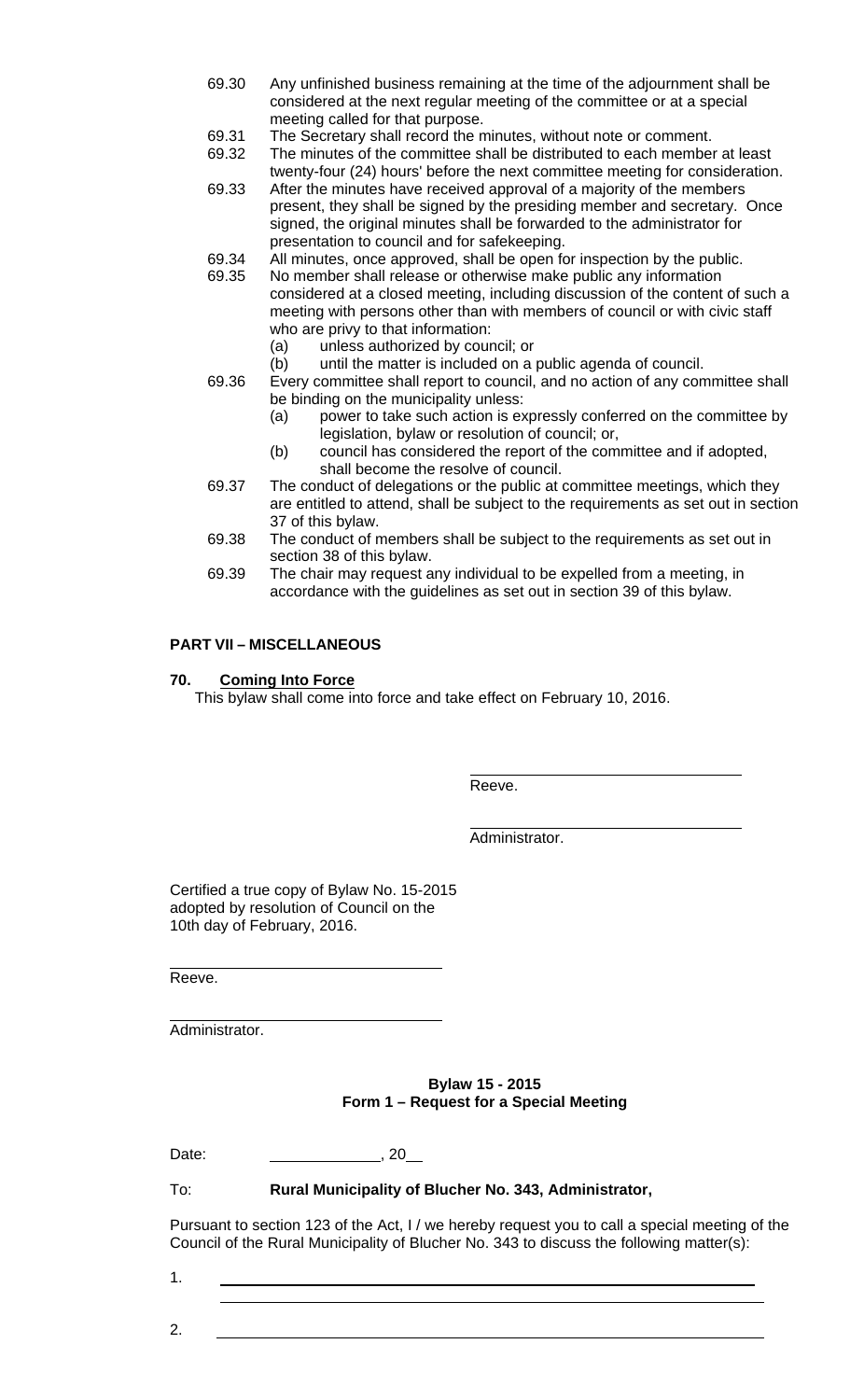| 3.                                   |                                                                  |
|--------------------------------------|------------------------------------------------------------------|
|                                      |                                                                  |
| <b>Meeting Details:</b><br>Location: | Council Chambers, Municipal Office, Bradwell, Saskatchewan.      |
| Date:                                | $\frac{1}{20}$ , 20                                              |
| Time:                                |                                                                  |
|                                      | Dated this _____ day of ________________, 20___                  |
| SIGNED:                              |                                                                  |
|                                      |                                                                  |
|                                      |                                                                  |
|                                      |                                                                  |
|                                      |                                                                  |
| Office Use Only:                     | <u> 1989 - Johann Barbara, margaret eta idazlea (h. 1989).</u>   |
|                                      | Members provided notice pursuant to subsection 123(2) of the Act |
|                                      | Notice not provided pursuant to subsection 123(3) of the Act,    |